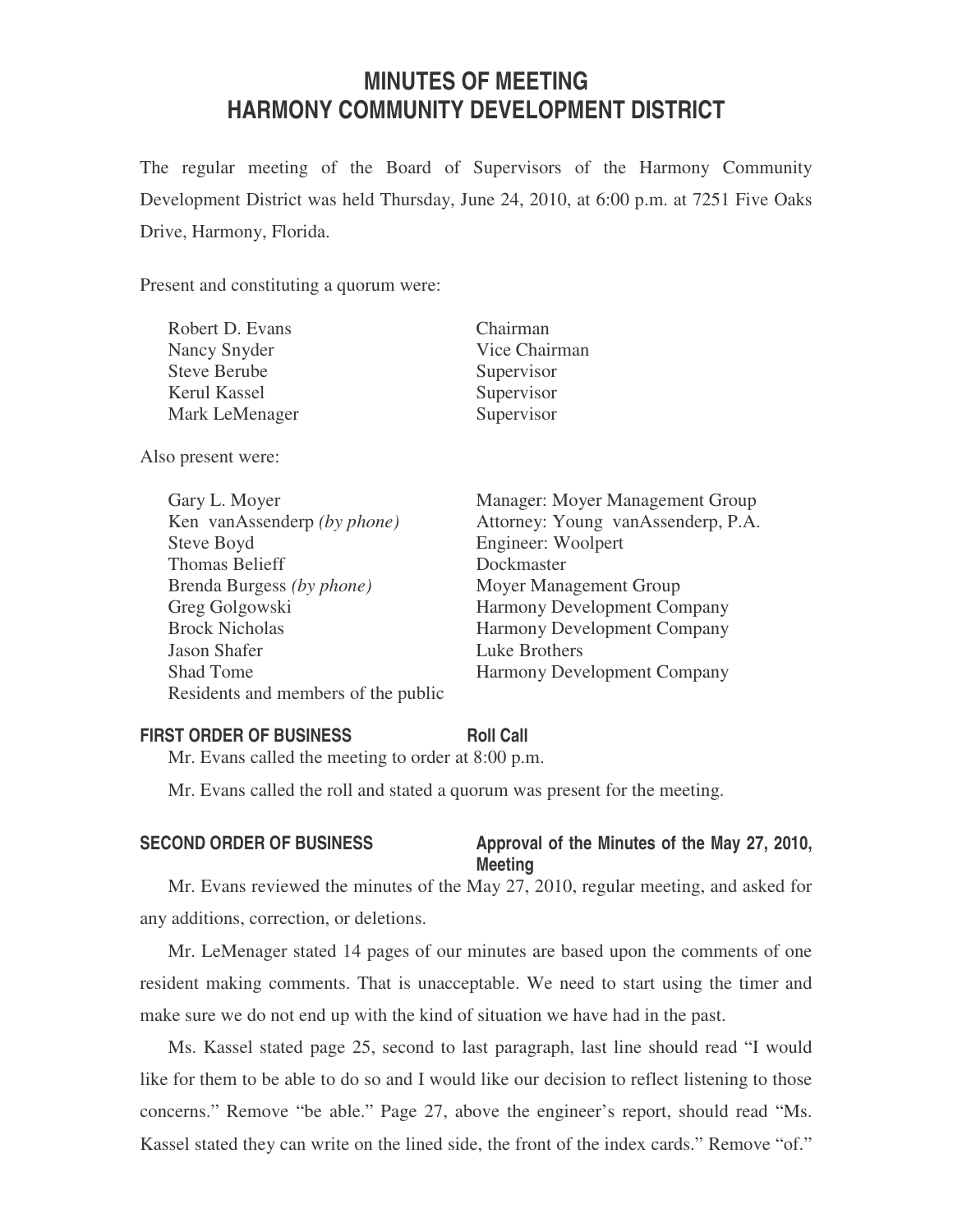Page 35, second to last paragraph, Mr. LeMenager stated "that is great, make your comments." The next two sentences are Mr. Schiro's comments, not Mr. LeMenager's comments.

> On MOTION by Ms. Kassel, seconded by Ms. Snyder, with all in favor, approval was given to the minutes of the May 27, 2010, regular meeting, as amended.

### **THIRD ORDER OF BUSINESS Subcontractor Reports A. Landscaping – Luke Brothers**

Mr. Shafer reviewed the monthly landscaping report as contained in the agenda package and is available for public review in the District Office during normal business hours.

Mr. Shafer stated I would like to thank everyone for allowing us the time to work through our problems, and I think we have. In contrast to our statement last month about being 95% complete, I think this month we have solved the majority of our problems and we are back to improving the property on a day-to-day basis.

Mr. Evans stated I read in the report about some of the trees that are dying. I have read all the emails, and I have seen the reports.

Ms. Kassel stated I have not seen them; I do not know what is going on with the trees.

- Mr. Evans stated some of the trees have died and we are trying to find out why.
- Ms. Kassel asked are those the ones tied with pink ribbons?
- Mr. Evans stated yes.
- Ms. Kassel asked are they going to continue to decline?

Mr. Evans stated we are trying to understand why. Mr. Golgowski and Mr. Haskett have been in contact with the University of Florida, trying to understand. We have a lot of assumptions that are floating around. There were some suggestions that it may be the fertilizer or the herbicide that was used. But it is not affecting all the trees, only some of them. The same herbicide has been used around the golf course, and they have not had any problems. It is still inconclusive what the true culprit is, and we are trying to figure it so we can address it. Some of the trees died within a week or two.

Mr. Shafer stated it was very fast, whatever was causing it. I noticed one tree on a Friday where the top was starting to turn brown and when I returned the following Monday, the majority of the tree was brown. It moved that quickly.

Mr. Evans stated it looked like lightning hit it.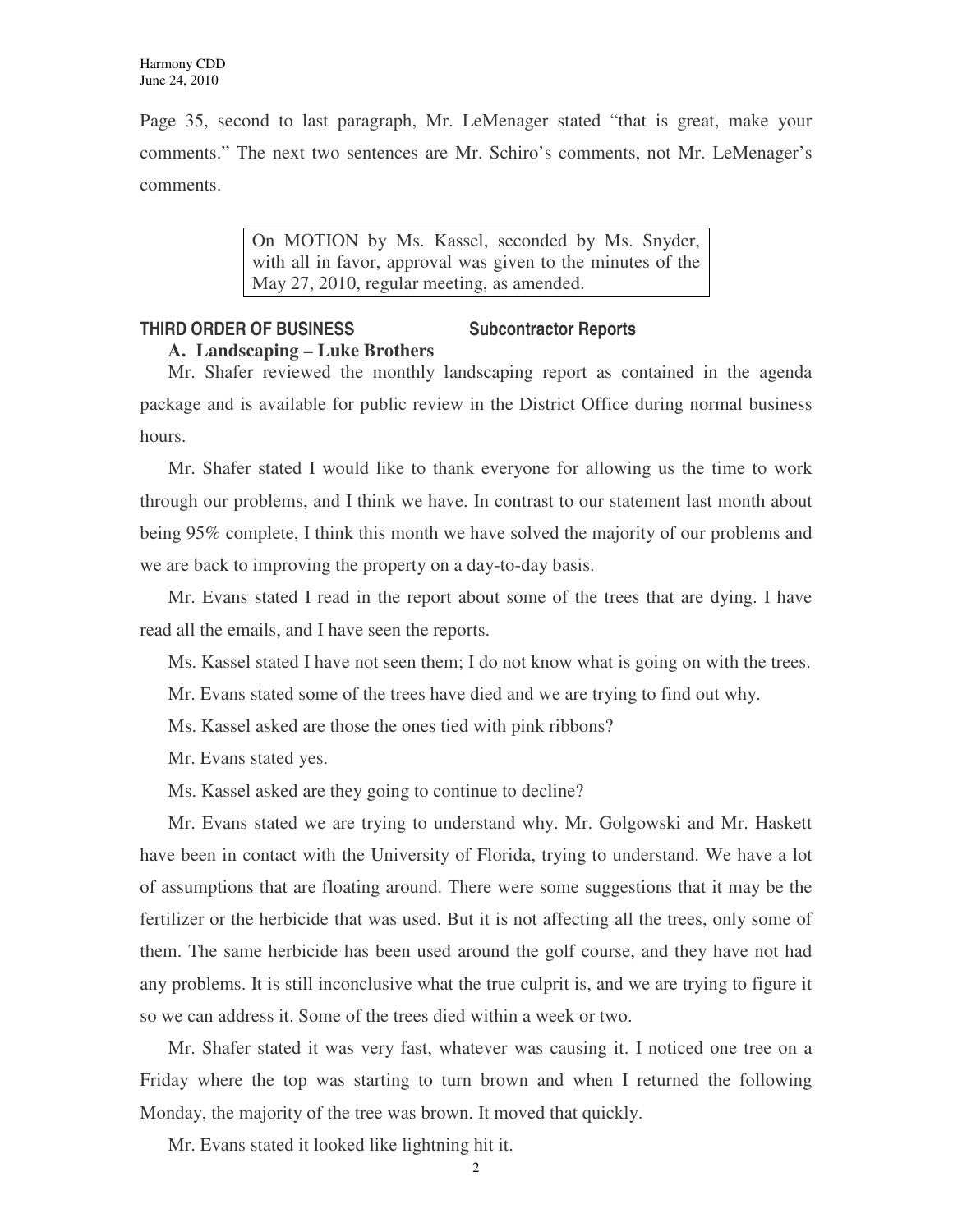Mr. Berube stated I have been working closely with Mr. Haskett and Mr. Shafer. We had another meeting with Mr. Lucadano during the month. Overall, they are doing strong work and the issue this month is the trees. About six months ago, I noticed one of their employees spraying but I was not sure if it was fertilizer or herbicide. Coincidentally, Mr. Shafer showed up at the park near my house so I asked him about it. He said they were spraying herbicide. The reason I asked was because if he was spraying liquid fertilizer, it did not look like it was enough. It alarmed me at the amount of what I perceived to be herbicide. There was no disagreement that it was herbicide being sprayed. That was about six weeks ago, along the road where my house is and going toward the school. In general, I think they herbicide treated most of the tree rings.

Mr. Shafer stated we treated the turf around the trees.

Mr. Berube stated they are trying to kill the weeds. I was concerned about the herbicide, and I expressed that to Mr. Shafer. He told me they are using a selective herbicide, and I take him at his word. My concern was that there was enough of this herbicide being applied that it was still wet. When the sprinklers came on, I was concerned the herbicide would be washed into the turf, which may or may not be what happened. I obtained a copy of the warning label. To Mr. Shafer's comment that it is not specifically labeled not to use it on live oaks, he is correct. It is not label warned for any kind of tree. However, it does say, in part, injury to or loss of desirable trees or other plants may result from the failure to observe the following. Do not apply in a manner except as recommended. Do not drain or flush equipment on or near desirable trees or other plants or on areas where their roots may extend or in locations where the chemical may be washed or moved into contact with their roots.

Mr. Evans asked do I interpret that as excessive flushing of their system?

Ms. Kassel stated it seems contradictory.

Mr. Berube stated it says do not apply in a manner except as recommended. "Recommended" means not on trees. The recommendations go further, but it says that if the plant material is wet with the herbicide, and the herbicide gets in contact with tree roots, it will probably kill them.

Ms. Kassel asked why did it not kill all the trees?

Mr. Berube stated I am not an expert, but I have a report from the University of Florida. The point is different application rates, which is why I was concerned about the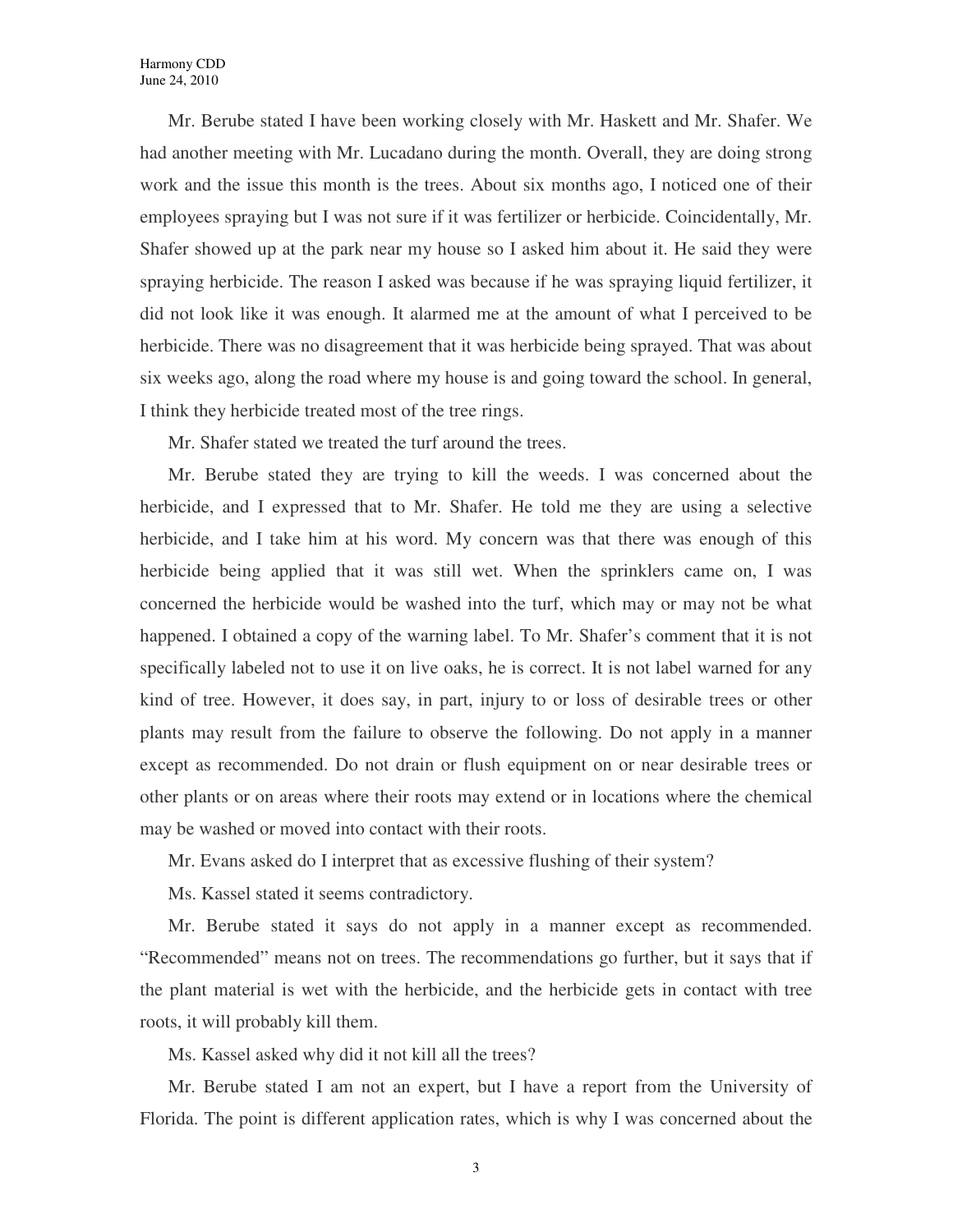sprinklers or rain. It is a selective herbicide; you spray it on something you want to kill, it gets absorbed, and it kills what you want to kill.

Ms. Kassel asked is it like Round Up?

Mr. Berube stated it is similar; it is much stronger. When this herbicide gets wet and those sprinklers come on, if enough of it was applied, it will wash through and will get into the feeder roots. You will see some of the trees have just one brown branch. That means not all the feeder roots were affected. My opinion, which is concurred by the University of Florida, that the herbicide caused the problem. As part of a test, they sprayed live oaks in pots and in 10 days, the trees were dead. We did not spray the trees, but the chemical made its way down to the roots and resulted in dead trees.

Mr. Evans stated I am not fully convinced. Based on what you said, the roots absorbed the chemicals. If you have one tree installed at a certain depth and another tree installed at a shallower depth, over a period of three or four years, those roots will make their way closer to the surface. For whatever reason, it might make certain trees more susceptible.

Mr. Berube stated I agree.

Mr. Evans stated that will lend itself to explain why all of them are not dead.

Mr. Berube stated that is correct. The report from the University of Florida said that all their trees are basically healthy and have vigorous growth, with the exception of the ones that died. Some trees are in more decline than others, and some of that has to do with how deep they were planted, depth of the mulch, and other factors. It is a matter of that chemical reaching the roots.

Mr. Evans stated when they install these trees in the early development stage, they bring in dirt, compact the dirt, and build the roadways. Sometimes, certain areas get compacted more than others and there are differing compositions of soils. It is not perfect. Some areas may have more clay than other areas. That means as those roots begin to expand, some may go down, some may go lateral, and some may come up. It will vary. Is there a situation where those trees are all in one area? The ones I saw were all in one area.

Mr. Berube stated they are throughout the property, with the exception of the side streets. They are throughout the service area for Luke Brothers, with the exception of this one road.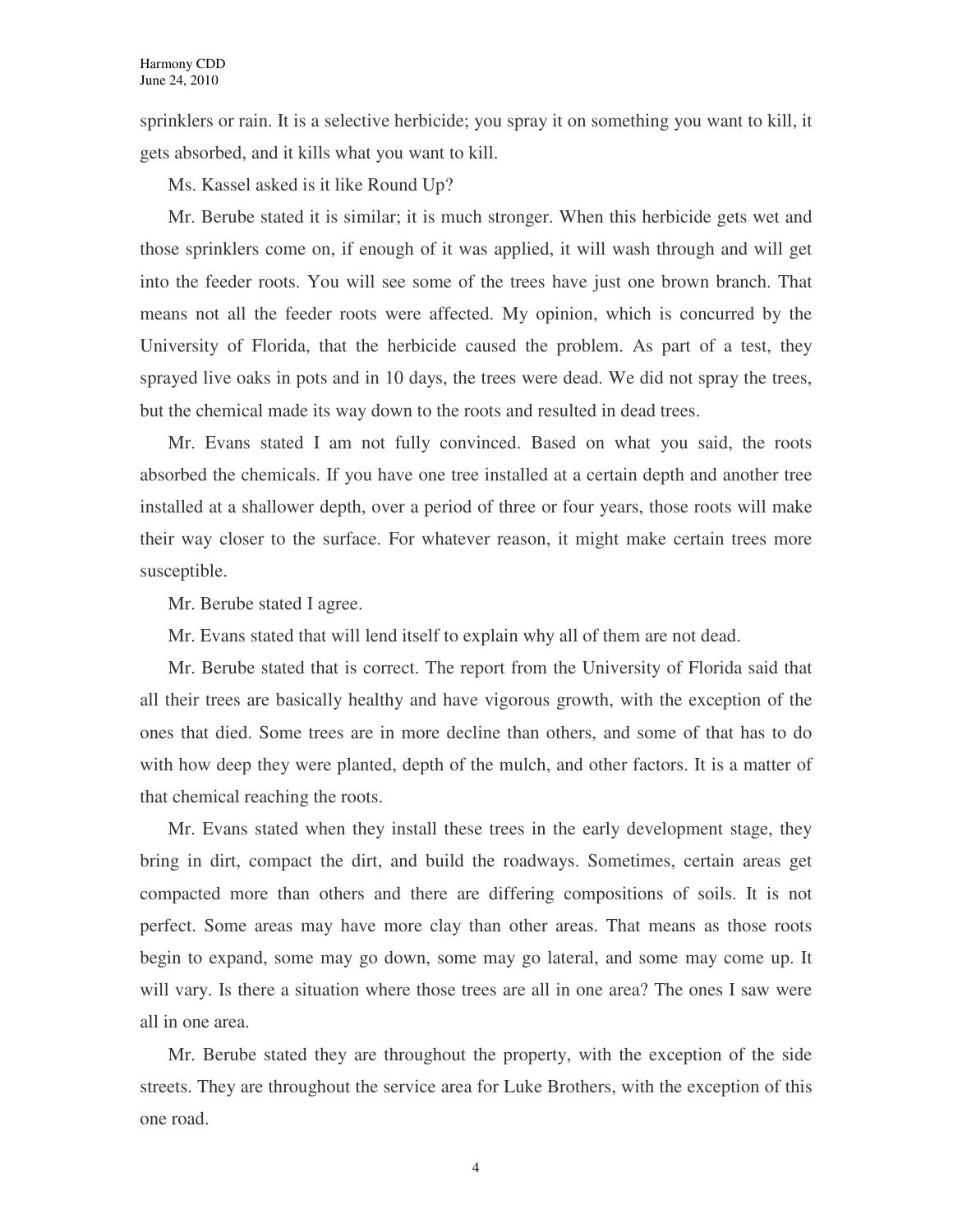Mr. Evans stated that was done at a different time. I am trying to think through all the physical conditions that could lead to this situation. A certain soil type will impact the direction those roots go and the stress that is on those trees during that timeframe. To me, there are a lot of other variables that I would like to find out more about and understand.

Ms. Kassel stated I would like to know if all the trees that experienced this received that herbicide and when. This all happened at the same time in a variety of areas. I would like to see the herbicide application reports.

Mr. Berube stated we have that information.

Ms. Kassel stated I would like to know if the trees that experienced this, if every single one of them was sprayed with this herbicide within a 10-day period before they started turning brown.

Mr. Berube stated it is longer than 10 days. Once the damage starts, I understand it is a rapid degradation of the tree. It declines a little in the beginning, and then it takes a rapid turn for the worst. The timeframe of application, in looking at their work reports, is about five or six weeks to the time the damage started.

Mr. Shafer stated the key thing about this herbicide is that most of those cautions pertain to new plant material. They say not to use this product anywhere near a new tree or new plant material. It is a systemic herbicide. It is fully absorbed through the green material. I spoke with a representative of the manufacturer today, and he will meet with me here next week. His comment was that we would have to pull the trees out of the ground and literally dip them in this herbicide in order to kill a tree of that size. If you look at the report from the University of Florida and you look at the size of the trees they used, they are baby trees. You could kill them with too much water.

Mr. Berube stated you are correct; there are a lot of possibilities. The University of Florida report said, "after looking at it, given the apparent acute nature of the damage, an observation of plant necrosis, from the knowledge of a broad-leaf herbicide applied six weeks earlier, it is my opinion that the symptoms observed are the result of acute toxicity to the herbicide. Toxicity of live oaks to this product is not widely known in the industry and appears to be a more recent development." He goes further to say that they want to do more chemical testing on these trees, but they want to find someone who will let them kill some trees. They are looking for big trees, like the ones we have. The bottom line is,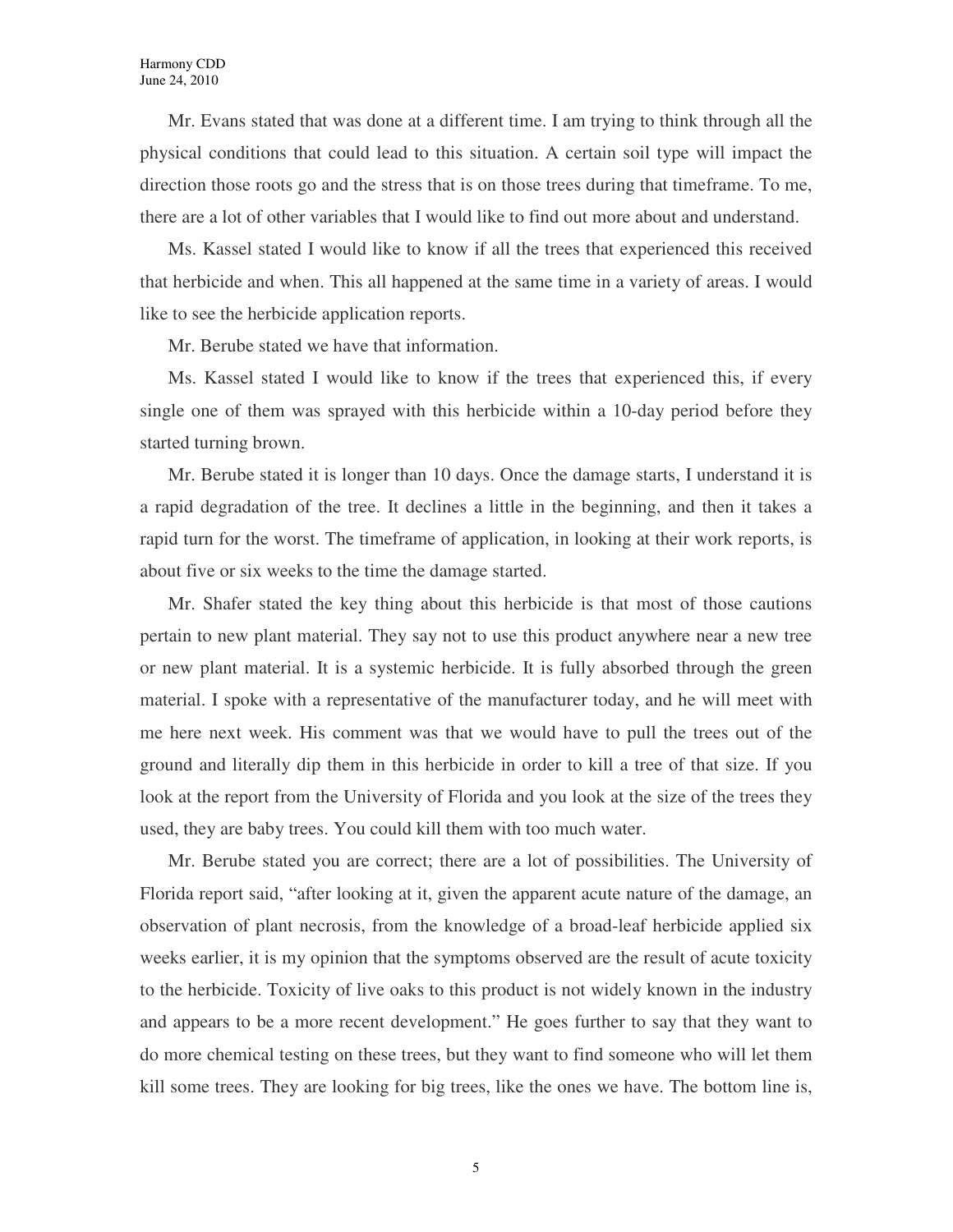there is an apparent correlation between the application of herbicide and the areas around these trees where the roots are picking it up and doing something to the trees.

Ms. Kassel asked is every single tree that is showing signs of decline treated with this herbicide?

Mr. LeMenager stated I believe every single tree, period, was treated.

Mr. Shafer stated there are 1,010 live oaks within our maintenance area, and they were all treated with this same product.

Ms. Snyder asked are they all dead?

Mr. Shafer stated no, only about 20 trees showed symptoms and about six to eight have actually died.

Ms. Kassel stated that has been five to six weeks. The report from the University of Florida said that within 10 days, the trees were dead.

Mr. Berube stated you are talking about little trees in a pot that they tested.

Mr. Shafer stated that is correct. When they applied the chemical, it stayed right in the pot. I can see where that young tree absorbed it. Young trees absorb much more quickly because they are trying to grow. But a tree that is the size of our street trees can have roots that extend many feet, out into the turf.

Mr. Evans stated that is the issue that I had. It is not an apples-to-apples comparison. That is why we need to be more open minded. There may be something else that we are missing. If we assume we already have a guilty party, there may be a bigger problem that we have not identified.

Ms. Kassel stated also if there are more trees that die. Have any new trees started declining? I noticed one tree in decline on Cat Brier that did not have a pink ribbon.

Mr. Berube stated Mr. Haskett did one pass through with pink ribbons. There are 18 or 19 additional trees.

Ms. Kassel stated those trees have been showing signs of a problem for the last several weeks. It is only in the last few days that I have noticed new trees like that.

Mr. Berube stated that is correct.

Ms. Kassel stated that does not point to this conclusion.

Mr. Berube stated it may. It depends on several variables, and this problem extends throughout the community. Mr. Haskett sent soil samples from various areas to be tested, perhaps a dozen samples. We will not get the results back until next week. The soil in the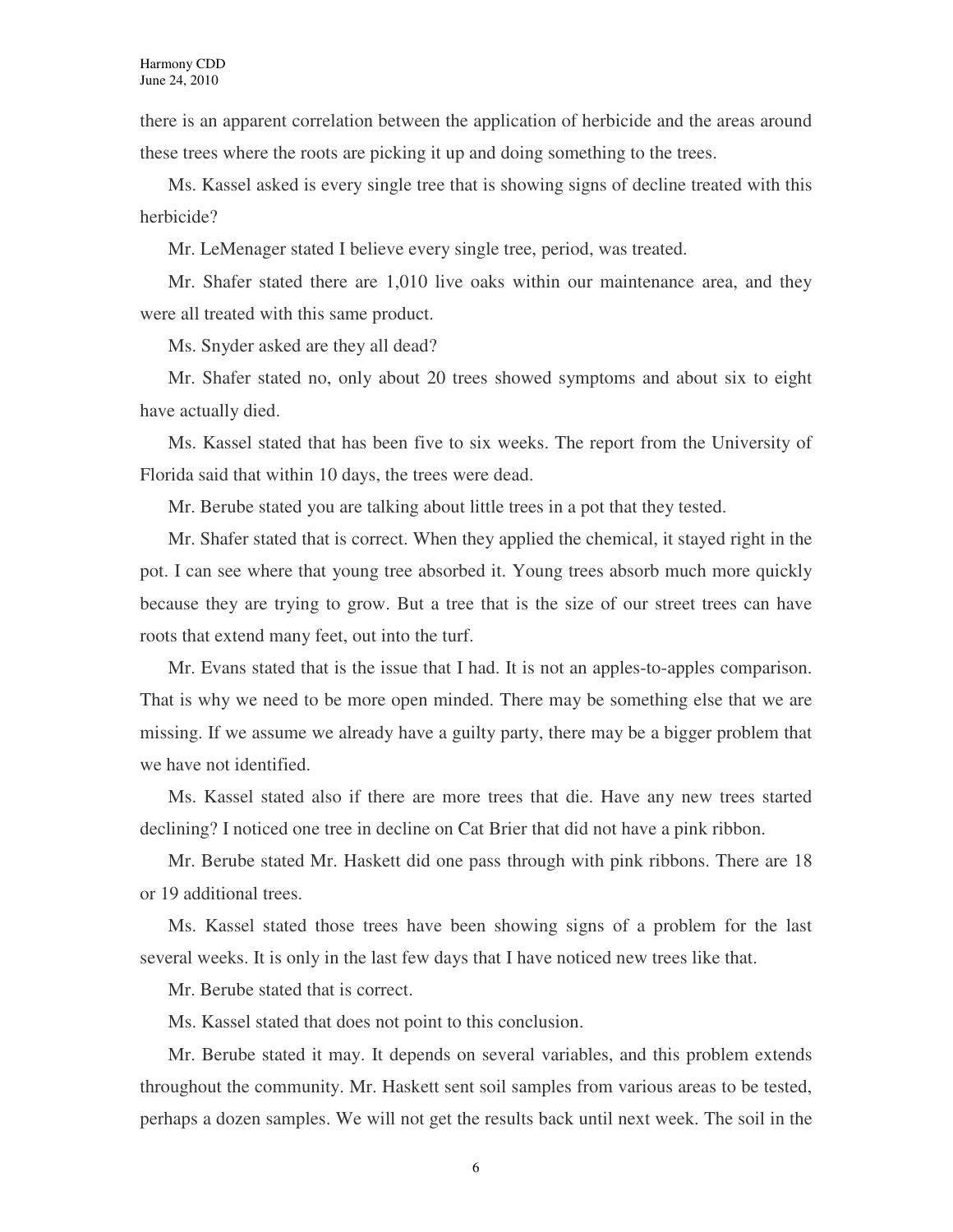tree root and in the tree ball shows this chemical in it. If it is in the root ball, the tree is going to absorb it, which is a good indicator that is causing this damage. The damage is also a little unique. If you snap a branch and let it hang down, the leaves turn brown in a day or two. In the trees that have this chemical damage, the browning is a different color. It is a reddish rust.

Mr. LeMenager asked can you send some of the leaves to be tested?

Mr. Berube stated perhaps. We are at a disadvantage since Mr. Haskett has not been available since the University of Florida was here because he is working on other things this week. That will be the determining factor, the soil samples and what is in the trees.

Mr. Shafer stated tissue and extensive sample testing can be quite expensive. That would far exceed what it will take to replace the six or seven trees that are actually dead. The University of Florida report also said that it appeared to be a one-time event and he sees new growth in the trees that look damaged. It appears that the tree is pushing out the dead parts with new growth slightly. That is why Mr. Haskett stopped flagging the trees. At first it looked like it affected most of the trees, but then it just stopped and waned.

Ms. Snyder asked how long ago were the trees flagged?

Mr. Shafer stated about five or six weeks.

Mr. Evans stated we sometimes get quite a bit of rain, which will cause some flushing.

Mr. Berube stated the biggest group of trees that are affected are the ones along Five Oaks at the west entrance. The irrigation in that area runs more often than anywhere else.

Mr. Golgowski stated I do not have any reports that indicate that.

Mr. Berube stated in all my driving through the community, I notice those sprayers are on more often with more concentrated spraying on those trees. That supports the wash-through theory.

Mr. Shafer stated the report said that as far as the trees that have actually died, they also had some other issues. For example, some of them were planted too deep.

Mr. LeMenager stated to be fair, the trees originally installed here were low grade. They were a B grade instead of A grade.

Mr. Shafer stated I am not sure about that. As far as this affecting trees in one concentrated area can also be due to the fact that those trees came from the same nursery. It may have more to do with the fact that they were all planted at the same time.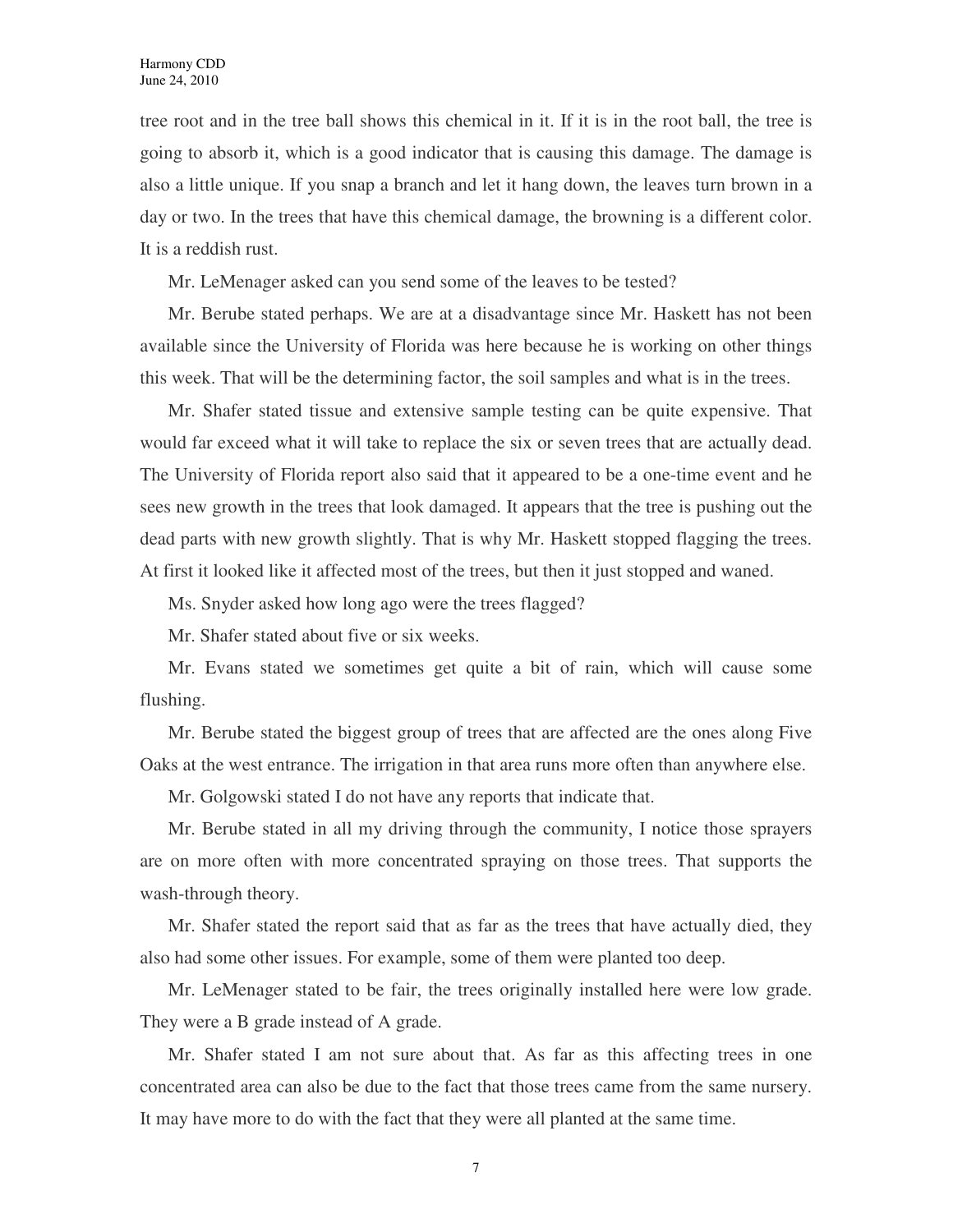Mr. Berube stated they have stopped using that brand of herbicide and have started using another as a replacement. That is the immediate step toward resolution is stopping use of the previous herbicide. The next step will probably be soil samples and other things. Then we will need a plan of action and we will need to make some decisions as to whose fault it is.

Ms. Kassel stated we should wait another month to see what happens with possible other trees and the trees that have shown some signs of decline.

Mr. Berube stated it would appear that in the last week, I have not noticed any new trees, and I have been looking very carefully. The good news is that I have not noticed any new browning. It will take until the next meeting to get all this information together, and I will keep watching.

Mr. LeMenager stated my wife wanted to know if this is also affecting the crape myrtles. She has noticed that the bark is falling off the crape myrtles and it is bright red.

Mr. Berube stated I do not think so.

Ms. Kassel stated I think that is just how they grow.

Mr. LeMenager asked is that normal?

Mr. Moyer stated yes.

Ms. Kassel asked what is the status on the landscape refurbishment that we were doing? Is it complete?

Mr. Shafer stated yes, it is complete and we would like to begin the next phase. There was a problem with one particular plant. We could not find that particular plant, so we substituted another one until we can. We searched for a month but could not find it. It appears that it was chosen because butterflies like it, but it is a rare variety in this area.

Ms. Kassel stated the lantana that was planted near the dog park, some were planted with the root ball above the soil level. You will want to make sure they are planted deeper.

Mr. LeMenager asked what is the status of trimming trees below 10 feet? Is that on schedule? It does not look like it has been done on all the main streets.

Mr. Shafer stated that is a work in progress and it will be complete by the next Board meeting.

Mr. Berube stated in case anything is said or noticed, the Luke Brothers staff came onto my property yesterday to mow some of my grass.

8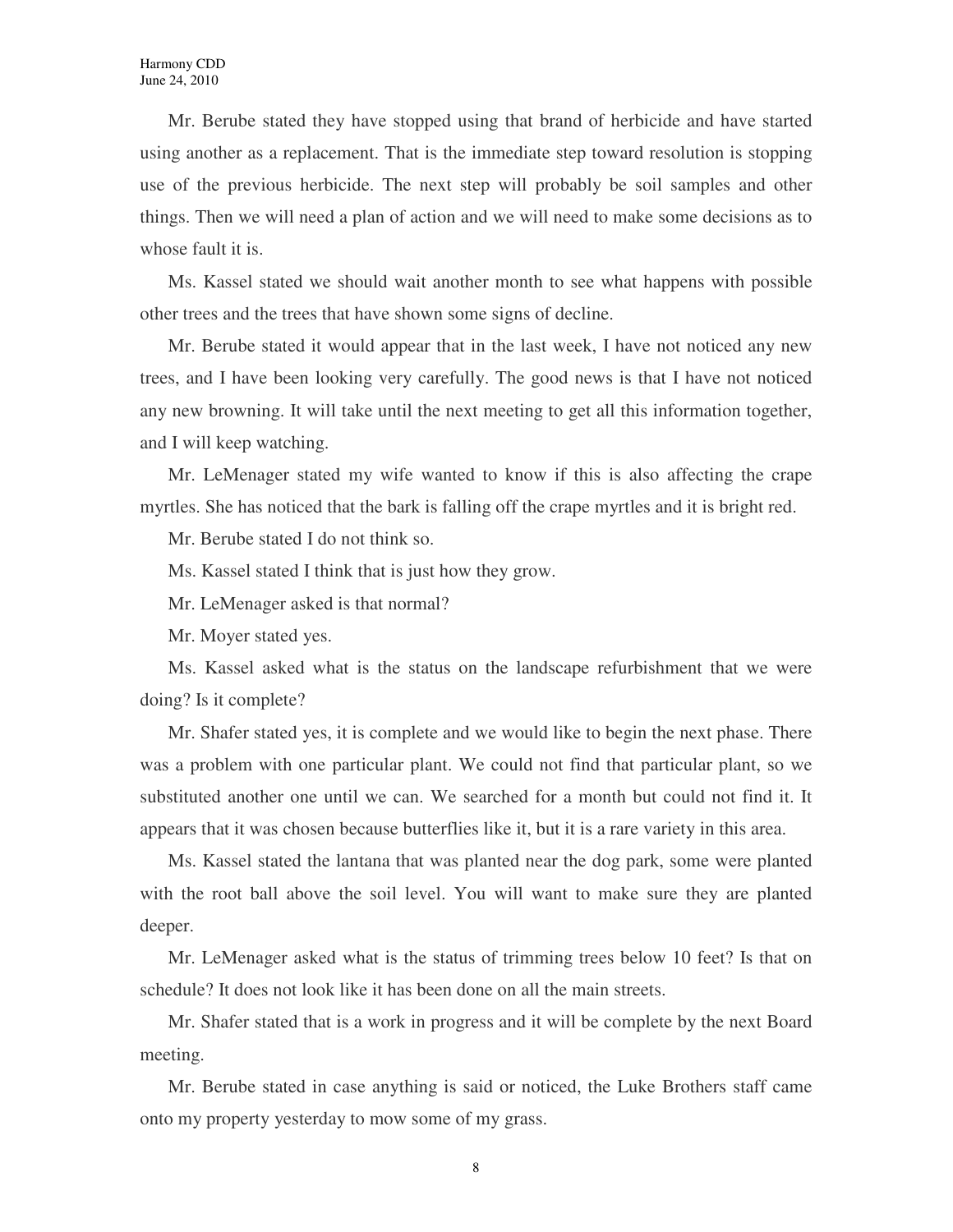Mr. LeMenager asked are you in charge of power washing?

Mr. Shafer stated no.

### **B. Aquatic Plant Maintenance – Bio-Tech Consulting**

Mr. Golgowski reviewed the monthly aquatic maintenance report as contained in the agenda package and is available for public review in the District Office during normal business hours.

Mr. Berube stated we may have an issue with the current invoice having to do with the plantings. I will bring this up under approval of the invoices.

### **C. Dockmaster/Field Manager – Buck Lake Boat Use Report**

Mr. Belieff reviewed the monthly boat report as contained in the agenda package and is available for public review in the District Office during normal business hours.

Mr. Belieff stated I want to thank Mr. Berube for loaning me some tools for the trash can project.

Mr. Berube stated we did purchase some tools for this project, as well, and we revised our program again of refurbishing them. That project should be complete soon.

#### FOURTH ORDER OF BUSINESS District Manager's Report

#### **A. Financial Statements**

Mr. Moyer reviewed the financial statements, included in the agenda package and available for public review in the District Office during normal business hours.

Mr. Moyer stated I distributed an updated schedule of the collection of our non-ad valorem assessments. We are currently 99.8% collected.

Mr. Berube asked will we receive the remaining 0.2%?

Mr. Moyer stated it depends on a lot of things.

Mr. LeMenager stated one thing that came up in my conversations with Ms. Khan on the budget was that there was \$11,433 in delinquent assessments from several years ago that was never collected. I understand at one time in Drake neighborhood, there were some direct billing allowed, and some builders never paid it. Is that what this delinquent amount is?

Ms. Khan stated yes, the original amount was \$49,000, so we have collected most of it.

Mr. LeMenager asked can I presume the rest is Royal Development and we will never see that money?

Ms. Khan stated we will put it on next year's assessment roll.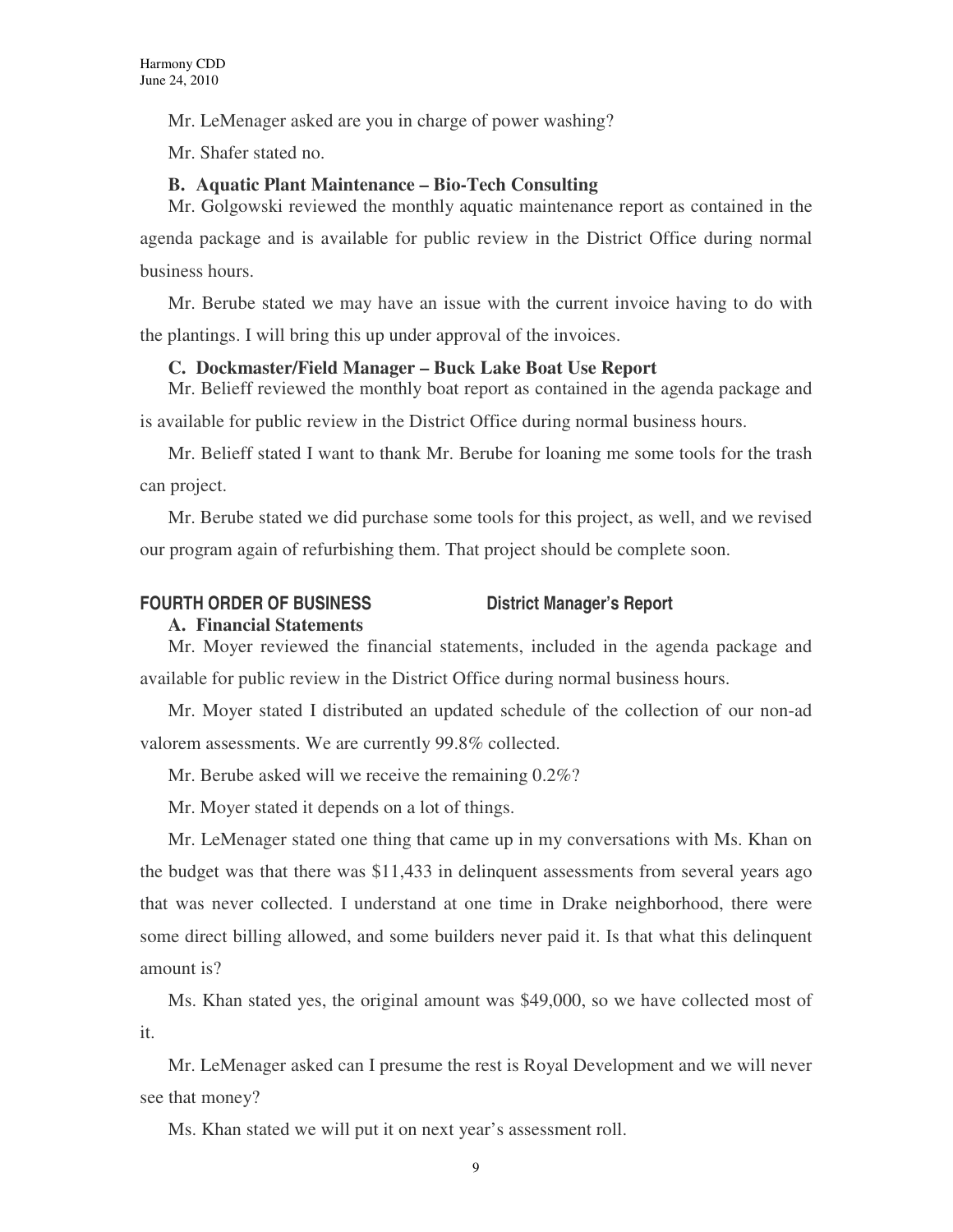Mr. LeMenager asked can we ever get the money back from those people?

Mr. Berube stated I understand what it means to put it on the roll. What effect will that have?

Mr. Moyer stated if the same person still owns the property and did not pay that assessment that we levied directly, not on the roll, we will add that amount to the non-ad valorem assessment that we levy for fiscal year 2011, the entire amount.

Ms. Kassel asked is it just for 2006?

Mr. LeMenager stated yes, it has been delinquent since 2006.

Mr. Moyer stated to the extent that the house has been transferred to a third party, in my opinion, it would be unfair to put an assessment on someone's property who was not here when the delinquency took effect.

Mr. Berube asked would that be our fault because we did not put it on the roll earlier?

Mr. Moyer stated no, it is a timing issue and when there is a lot of sales activity, that will happen, or for any number of reasons. To the degree we can collect some of that, we will. To the degree we cannot, then we will write it off as a bad debt.

Mr. LeMenager stated I would contact the closing company. In the lien search, they missed something. What recourse would we have against them?

Ms. Snyder stated I do not think we can go to the new owners.

Mr. Berube asked if we put this on the roll, does it then become subject to tax certificate sales?

Mr. Moyer stated yes.

Mr. LeMenager asked does it apply to a house that has already been built and someone has purchased it?

Mr. Moyer stated I would not recommend to the Board that we do that.

Ms. Kassel asked are any of those situations included in this \$11,000?

Mr. Moyer stated we think so. Ms Khan has a schedule. She will review the schedule and look at who currently owns the property. If they match up to the person who owned the property and did not pay in 2006, we will proceed to collect it on the roll.

Mr. Berube stated it looks like this is probably six properties.

Ms. Khan stated that is correct.

Mr. Moyer stated we should have a report on this matter at the next meeting.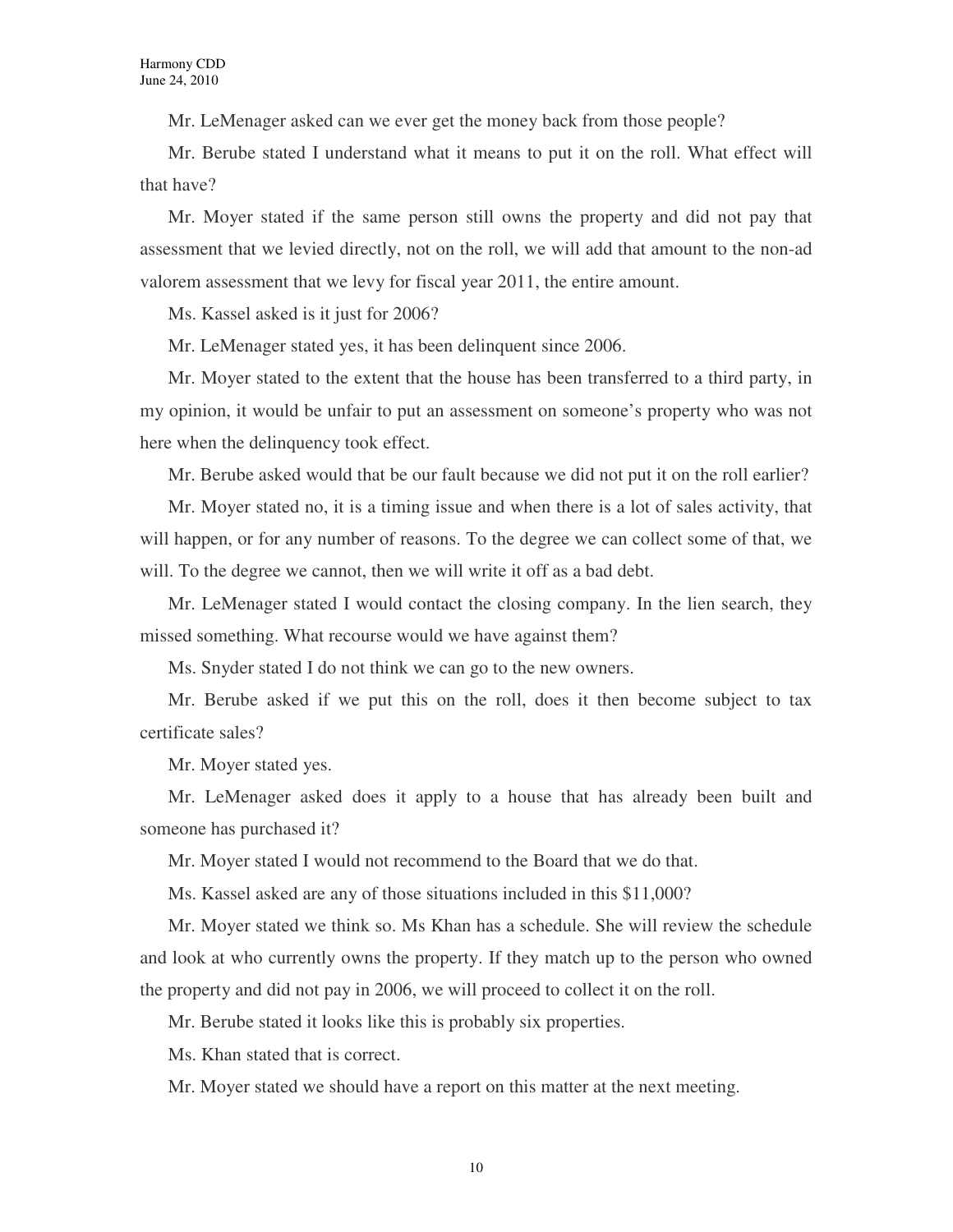Mr. Berube asked is it the same with the current year assessments where we are waiting to receive about \$4,800?

Mr. Moyer stated in that case, we do not have a lot of leverage because we have given that over to the tax collector, so we will need to follow that process. In this economy, I am very pleased with collecting 99.8% of the assessments.

Mr. Berube asked do we have another situation out there like what happened in 2006? Mr. Moyer stated no.

#### **B. Invoice Approval #122 and Check Run Summary**

Mr. Moyer reviewed the invoices and check summary, which are included in the agenda package and available for public review in the District Office during normal business hours, and requested approval.

Mr. Berube stated several months ago we contracted with Bio-Tech to plant 3,117 plants in the various ponds. That invoice is in this month's approval package. When they first planted them, I went to take a look. They are scattered over seven different ponds. From a distance, they were very difficult to count and walking around the ponds is not very easy. My opinion was that we did not get what we agreed to pay for and they were not planted as they said they would be, in two- to five-foot centers. I gave the map to Mr. Belieff and asked him as he had time to ride through there on the golf cart to count the plants. He came up with the same assumption I did, that the plants do not appear to be there. Mr. Belieff discussed this with Mr. Golgowski, who has a bit more experience in these matters. Mr. Golgowski took a count, and he came up with the same opinion, that we do not see this number of plants in the ground. Time has elapsed; some have grown and some have died. It can be a difficult count. Mr. Golgowski and I went out the other day to count plants. On the first pond they planted, they did a really nice job and put them in three rows. It appears on that pond they did very close to the count. On a number of the other ponds, they are off by as much as 60% to 75% short on the count. To be fair, a lot of time has elapsed, but part of that is because Bio-Tech has not responded to inquiries quickly. We asked for a representative to be here tonight, and they are busy. They responded to Mr. Golgowski's email with a response that said exactly what they say here on this invoice and they said that is what they did. That is not right because there were changes made. My concern is that I cannot prove the number of plants that were planted. A number of other people have also counted the plants. I am willing to tolerate 5% to 10%, but the tolerance level is way off that. Mr. Schiro lives off pond 24, and Mr.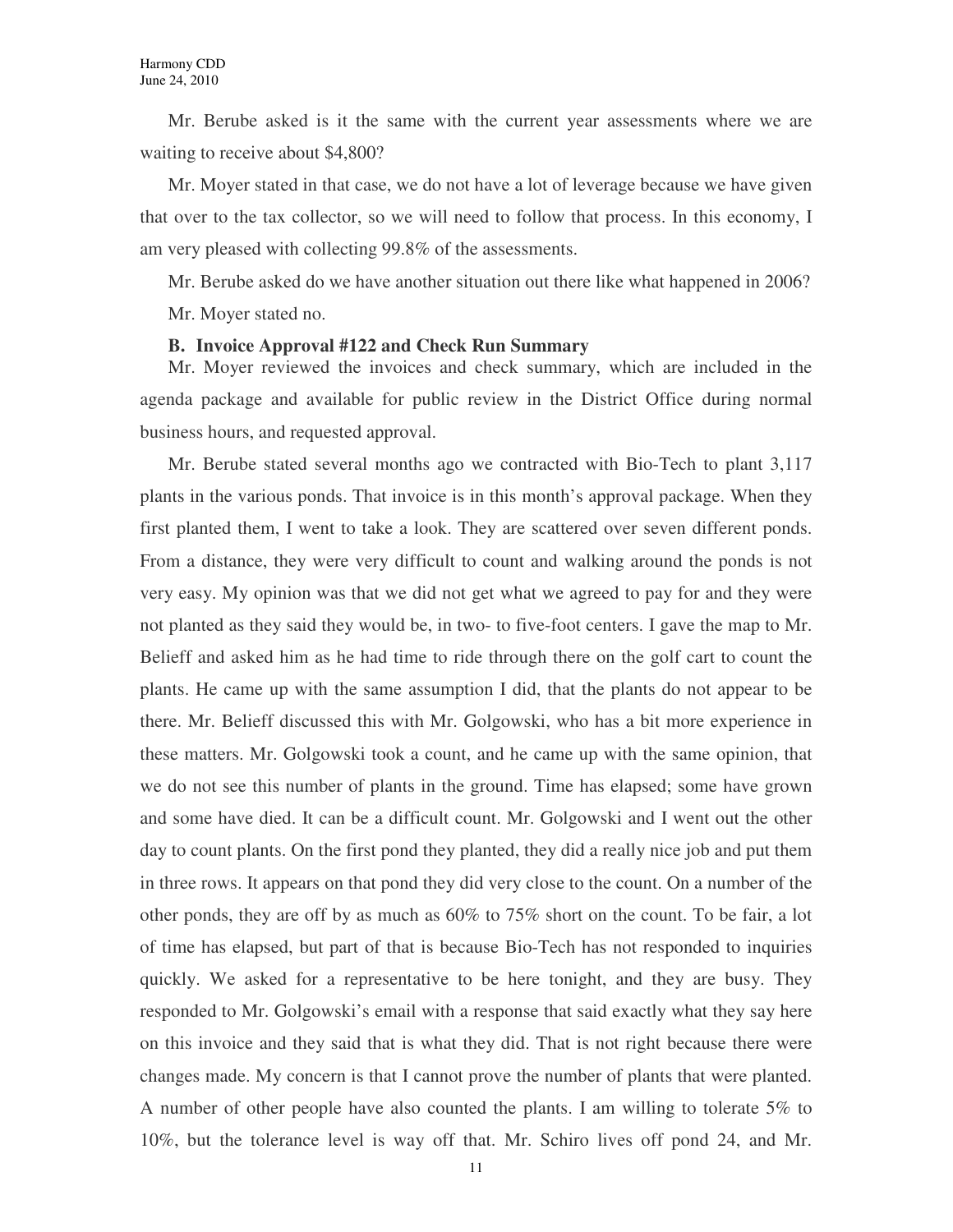Golgowski and I counted about 126 plants on that pond. Mr. Schiro counted them right at the time that they planted them, and he counted about 100. There should be 427 plants on that pond.

Mr. LeMenager stated that is significantly short. I would not be in favor of approving this invoice.

Mr. Berube stated Mr. Golgowski asked Bio-Tech to have a representative come out here but also to solve the mystery of them invoicing 3,117 plants. They have not done that. I have a problem approving this invoice because there is a serious question. We have not had any problems with Bio-Tech in the past, but their contract has been fairly steady and we have not had a project like this before. It is my understanding that they subcontract at least part of this work out, so no one knows what really happened. My suggestion is that we pull the invoice. Mr. Golgowski told them that until we can verify the work that was done, their invoice may get held. They have not responded in objection.

> On MOTION by Mr. LeMenager, seconded by Ms. Kassel, with all in favor, approval was given to the invoices as presented, with the exception of the Bio-Tech invoice for additional plantings in the amount of \$3,274.95.

#### **C. Public Comments/Complaints**

Mr. Moyer reviewed the complaint log as contained in the agenda package and is available for public review in the District Office during normal business hours.

#### **D. Consideration of Use Application for the Ashley Park Pavilion**

Mr. Moyer stated in the normal course of business, I receive requests to use District facilities, like the Ashley Park pavilion, and I routinely would issue those if they are consistent with our policy. I received this one a week ago and chose to hold it for the Board's discussion, requesting to use Ashley Park from 2:00 to 5:00 p.m. on July 3, 2010, which is over the holiday weekend. I would like the Board's direction if you want to let people reserve park facilities during holidays.

Ms. Kassel asked is this for something that is open to all the residents or only to a select number?

Mr. Moyer stated the request is for a family party of about 25 or more people.

Mr. LeMenager stated it is also on a Saturday. I object to having it simply on a Saturday. It is fine on a weekday, but not the weekend.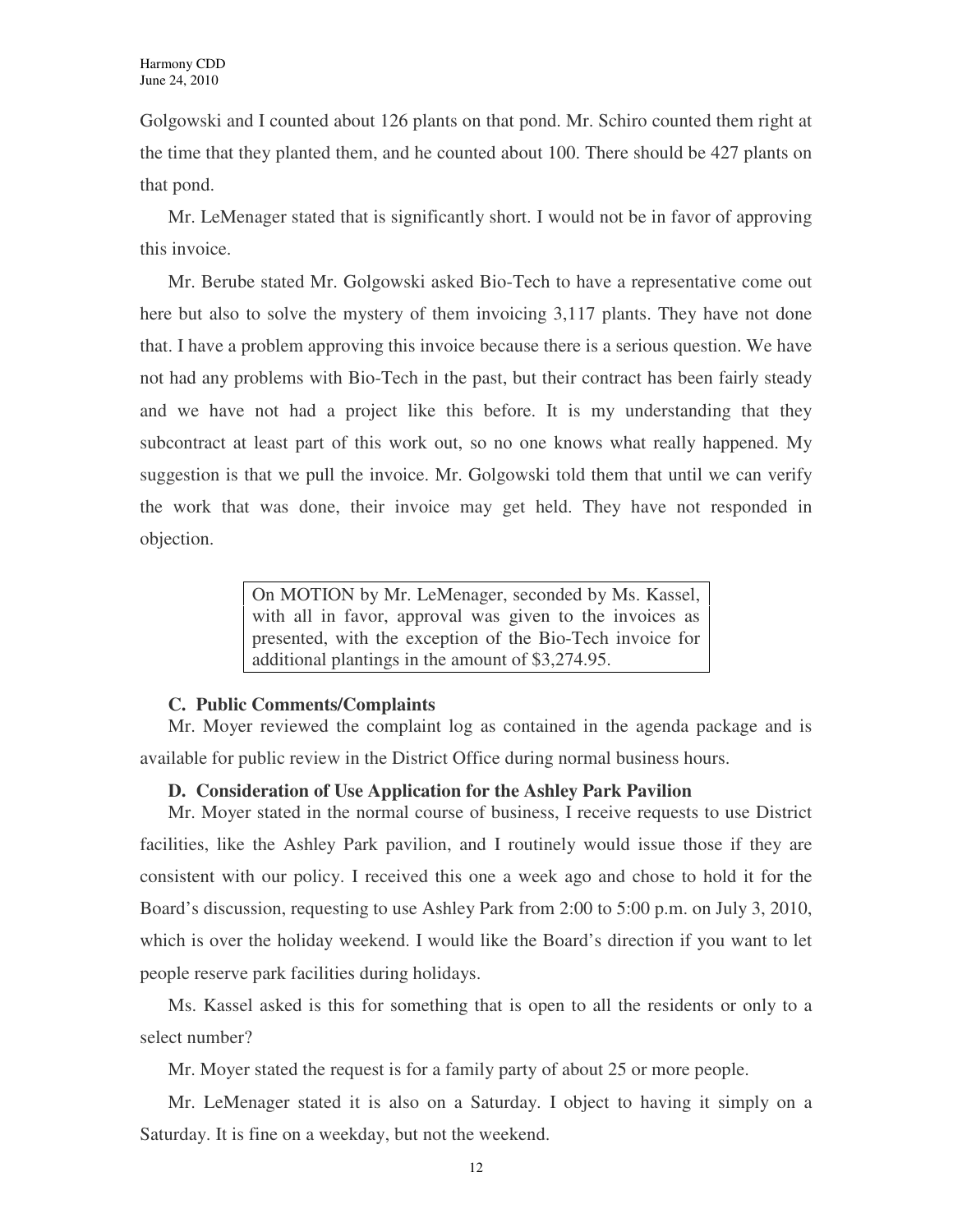Ms. Kassel stated I would agree to it if it were something that the community residents were putting something on and it was open to everyone, but it is not. I do not feel that it is warranted on a holiday weekend.

Mr. Berube stated it is a public pool and I gather they are asking for exclusive use. I am not in favor of that.

Mr. Belieff stated they wanted to use the kitchen area and they need a key to get in there.

Mr. LeMenager asked do they mind sharing the facilities with everyone? Is the request just to get into the kitchen?

Ms. Kassel stated if they are requesting exclusive use of the pool for that time, we do not feel that is appropriate to approve. If they just want access to the kitchen and they are allowing other people in the community to use the pool during those hours, that is a different story.

Mr. Berube stated if they are not asking for exclusive use and if it is open to everyone, I do not think we have any objections and they can use the facility. If they are going to exclude the rest of the residents, then they cannot.

Mr. Evans stated but they will have exclusive use of the kitchen facility.

Mr. Berube stated that is fine. Is all we have in the kitchen a refrigerator?

Mr. Belieff stated yes.

#### **E. Consideration of Use Application for the Swim Club**

Mr. Moyer stated the physical education coach has requested the use of the Swim Club pool for 10 kids on Tuesdays beginning June 22, which was this week, for five weeks, concluding July 27, from 9:00 to 11:00 a.m.

Ms. Kassel asked are they looking for the pool to be closed to everyone else?

Mr. Moyer stated no.

Mr. Berube stated we had that issue with the younger students where they needed exclusive use.

Mr. Moyer stated I will advise them it is not for exclusive use.

Ms. Snyder stated it is not for the swim team; it is for the running team where they will run from the school to the pool and then run back.

Mr. Berube stated it is for summer physical education.

Mr. Moyer stated that is correct. Hearing no objection, I will also issue this permit pursuant to your discussion and conditions.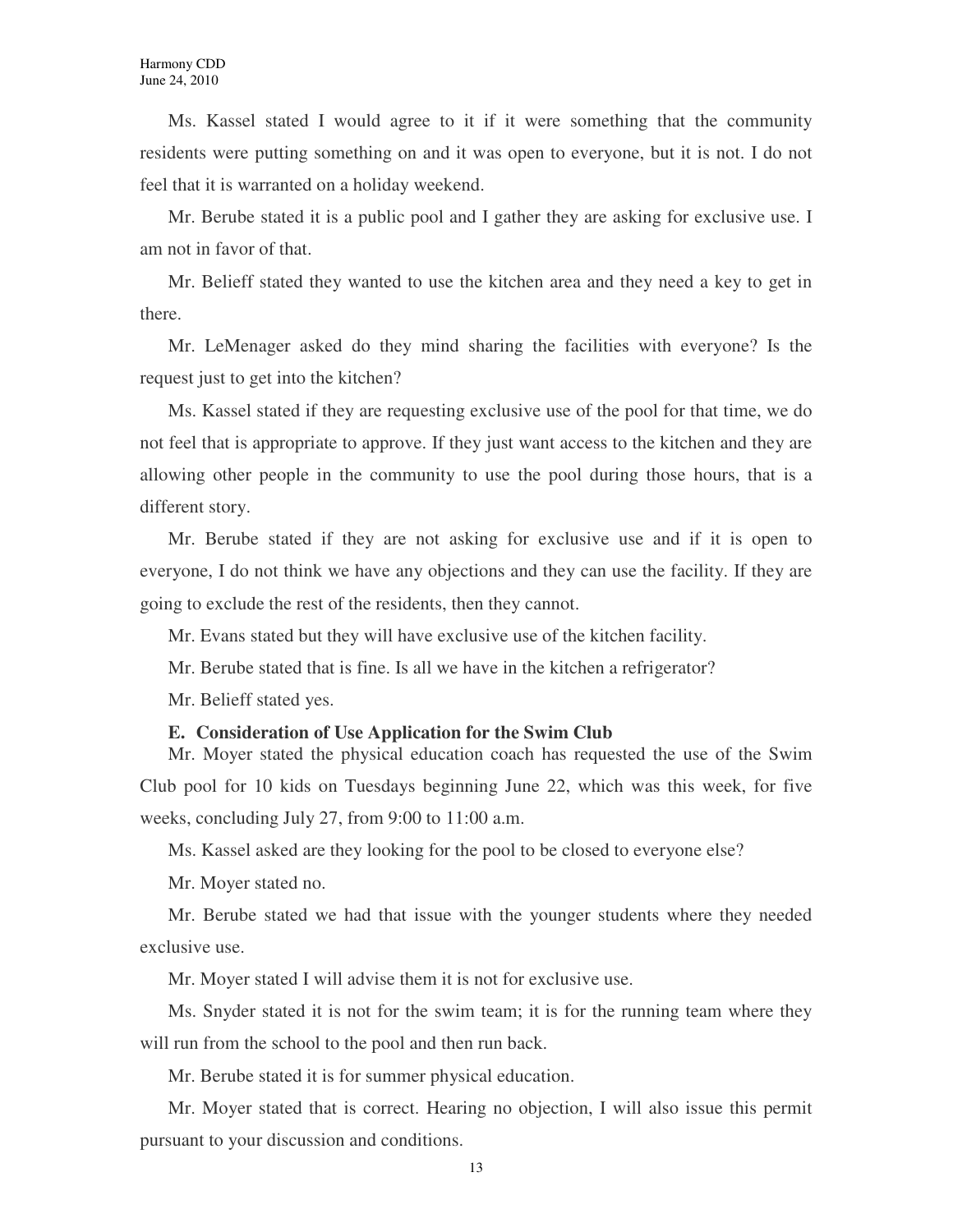#### **FIFTH ORDER OF BUSINESS Staff Reports**

#### **A. Attorney**

Mr. vanAssenderp stated I have been working with Mr. Moyer's support staff on some items dealing with financial statements and we are reaching a good understanding.

#### **B. Engineer**

Mr. Boyd stated the Board directed us to proceed with the sidewalk analysis, which we are preparing. We plan to present that to you in July.

#### **C. Developer**

Mr. Golgowski stated I distributed some material related to the park irrigation system. We just received recent notice of a grant opportunity with the South Florida Water Management District (SFWMD) to fund projects that are directed toward water conservation. We have received grants from them previously, such as for the irrigation controller. They will fund 50% of improvements that we make beginning in their fiscal year, which is the same as our fiscal year, October 1, 2010. The irrigation improvement that we can probably benefit the most from is installing flow meters and corresponding valves in the irrigation lines into different zones throughout the community. This will allow us to accurately know how much water we are putting out. Right now, the MAXICOM system simply says a certain amount of water went out and we know that the satellite controllers received that information, but we do not know if it actually did. The flow meters will tell us actually how much water went out each time the system runs. It will also tell us if a line is broken or if a head has popped off. When it senses something like that, it will shut that down. We would not be as dependent on a monthly physical check of the irrigation heads. If underground lines are broken, we would not know that until there is a sink hole or other evidence. This offers us some money-saving opportunities with the irrigation water.

Ms. Kassel stated this is really a capital expense because we are putting in new facilities. We do not currently have flow meters.

Mr. Berube stated this is an upgrade to the system that probably should have been put in when the system was installed. Some of the wiring for this may already be in place, which is reflected in the \$5,000 to \$7,500 pricing range per zone to do the work. If the wiring exists, it is a matter of plugging in the new sensors. If the wiring is not there, then it will be more expensive. That is why there is a range. It is similar to the key locks; you could argue this is capital or you could argue this is an improvement to the system.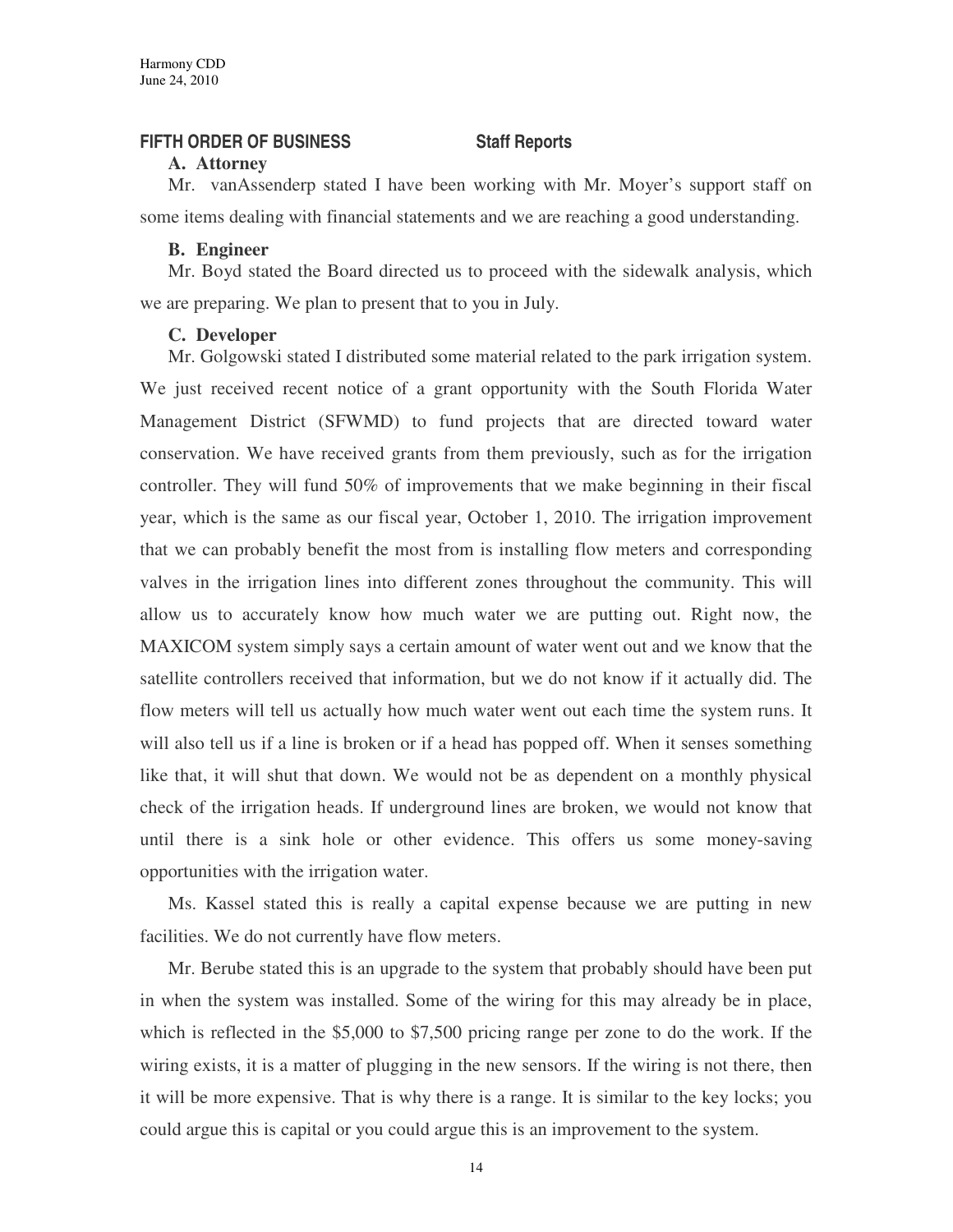Mr. LeMenager asked is this the kind of expenditure that will potentially pay for itself in terms of reduced water usage?

Mr. Golgowski stated potentially, yes. I cannot give you specifics because I do not know how many heads will be broken.

Mr. LeMenager asked it will shut off the system if it notes something is wrong?

Mr. Golgowski stated yes, it will shut it off for you.

Mr. LeMenager asked we can get this for a 50% discount because SFWMD will pay for half of it?

Ms. Kassel stated even though we will initially pay \$60,000, we will receive \$30,000 back.

Mr. LeMenager stated we can make this contingent upon receiving the grant. Is this a request to include it in the budget?

Mr. Golgowski stated yes, and to authorize filing the application for the grant.

Mr. LeMenager stated I think we should do it.

A Resident asked will the system manufacturer be able to tell you how much water you could be saving?

Mr. Golgowski stated it is possible.

Ms. Kassel stated I would like to allow members of the audience to comment using our speaking request forms.

Mr. LeMenager asked can we consider this next month?

Ms. Kassel stated no, the application has to be submitted by July 22, 2010.

Mr. Golgowski stated if we are awarded the grant, then you will have to decide if you are going to proceed with it or not.

Mr. LeMenager stated we are going to make an application for this grant. If we are awarded the grant, then we can decide whether or not we want to do it. If they deny the application, then I think our answer is clear.

Mr. Evans stated it is my understanding that we are going to make the application. If they accept it, then we agree to proceed with the project. They are not going to want to award a grant of \$30,000 to us and then have us vacillate as to whether or not we are going to do the project.

Mr. Golgowski stated they are looking for a commitment.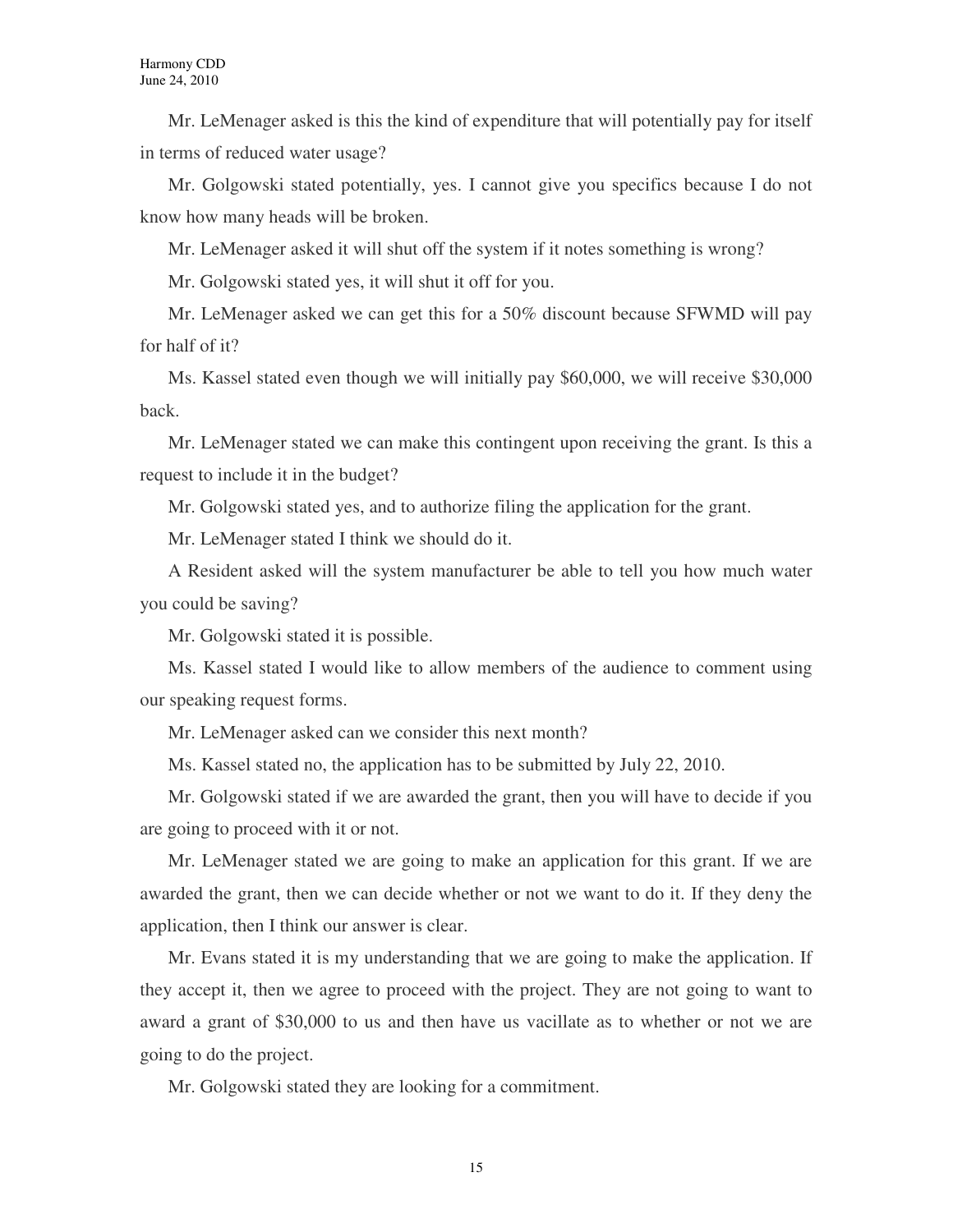Ms. Kassel stated if we are looking to decide on this tonight, this is \$30,000 and I would like to hear from the audience.

Mr. LeMenager stated this goes back to my comment several meetings ago about us being given information at a Board meeting and suddenly expecting us to make a decision. There is an email system that can be utilized.

Ms. Kassel stated there is an exception here because the deadline is prior to our next meeting.

Mr. LeMenager stated I understand that, but we still could have been given a little time in advance to review the information.

Mr. Golgowski stated I just received this on Monday.

Mr. LeMenager stated in that case, that is fine.

A Resident asked how do you know which 10 zones to choose?

Mr. Berube stated there are 19 zones, and we are going to choose the 10 biggest ones because of the sheer volume. So we are doing about half the number of zones, but on volume, those 10 zones probably use 75% to 80% of the water. We will not know the success of this until it is installed and we have used it for a period of time. It seems like a reasonable improvement. Because we have this nice MAXICOM system, it lets us know when we go over our water usage. I think it is a valuable project.

Ms. Kassel stated as Mr. Golgowski said, we will not know the return on investment but he believes there will be a 100% return on investment, perhaps more or perhaps less, depending on what we find out through using the system, depending on how many breaks we have. Going forward, if we have a lot of breaks that we repair quickly versus a lot that are not repaired quickly and we are spending a lot of money on the water consumption, it is hard to know. His estimate is that it is likely to recoup 100% over its lifetime.

Mr. Evans stated we are trying to monitor the amount of flow that goes through the system and we also will have an early-warning system that lets us know there is a problem. If there is a break and we do not get to it quickly, there can be a major washout and there can be significant damage that happens as a result of not seeing it right away. It is a safety system, in addition to savings. SFWMD promotes water conservation and regulated water use.

Mr. Berube stated we have a system that is fairly sophisticated primarily because it was designed to save water but also provide green grass. We are not using it to its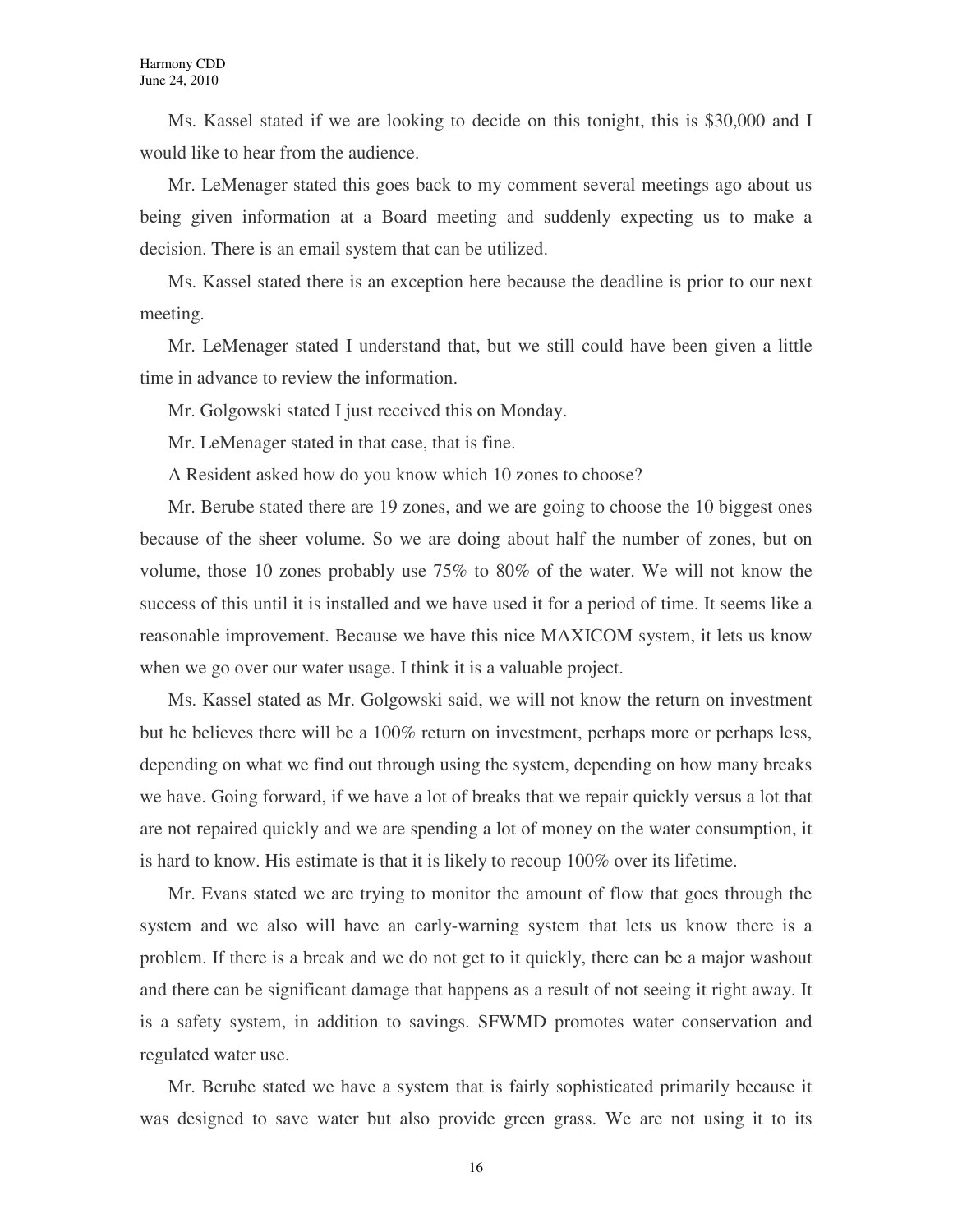capability because of the lack of these sensors. This is an enhancement to a system that is already being maintained and used by us every month, and we pay monitoring fees and maintenance fees. This enhances it and hopefully saves additional water.

Mr. Evans asked do they indicate when they will make the announcement?

Mr. Golgowski stated I believe it will be in August or September.

Mr. LeMenager asked so your request is to put it in next year's budget as a \$30,000 item?

Mr. Golgowski stated it is actually for \$60,000.

On MOTION by Ms. Snyder, seconded by Mr. LeMenager, with all in favor, approval was given to authorize Mr. Golgowski to submit an application to SFWMD for a grant for an irrigation enhancement program and to include \$60,000 in the fiscal year 2011 budget, with half being reimbursed by SFWMD if the grant is approved.

Mr. Berube stated as this moves forward, it will be nice to get a more accurate number as to what it will cost.

Mr. Golgowski stated SFWMD will also ask for how much water consumption this enhancement will save.

Mr. LeMenager asked what is the schedule for power washing the sidewalks and getting the pool tiles repaired?

Mr. Berube stated Mr. Haskett is handling that and we do not have an answer yet. I think it is planned for the next fiscal year because we included \$20,000 for the tile repair.

Mr. LeMenager asked are we going to power wash the sidewalks?

Ms. Kassel asked is that done by the HOA or the CDD?

Mr. Berube stated the CDD.

Ms. Snyder asked is that for the condominiums?

Ms. Kassel stated it could be for the parks, like Longshore Park or Lakeshore Park.

Mr. Berube stated the line item in the budget is for the fence along U.S. 192, not the sidewalks. Pressure cleaning hardscape means the white fence.

#### **SIXTH ORDER OF BUSINESS Supervisor Requests**

Mr. LeMenager stated there was a lot of traffic on one of our internet sites with respect to an issue we discussed last month, which is fishing in the ponds. I promised that if people were interested in the topic that I would raise it under Supervisor requests. I will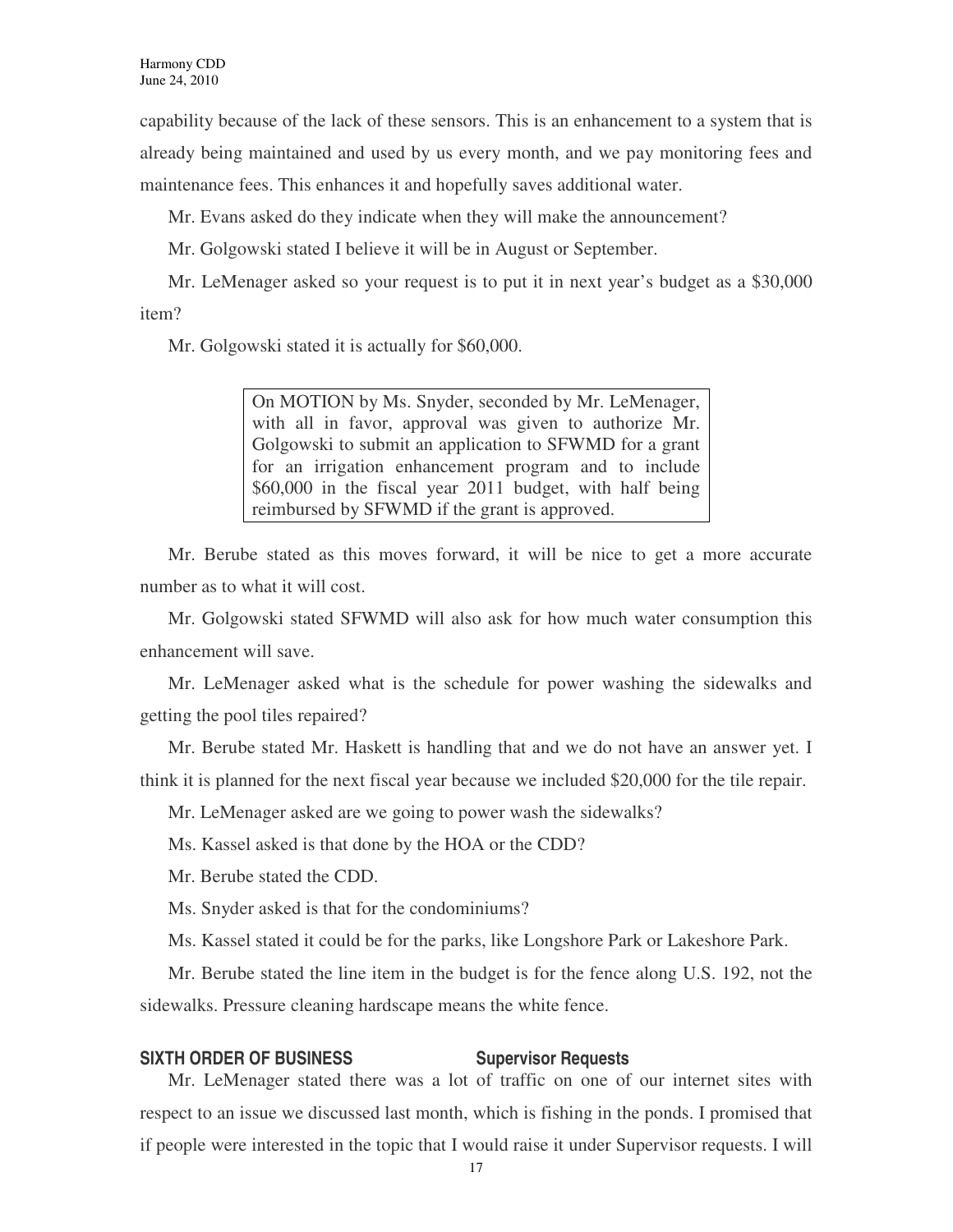mention the fact that it is clearly an issue of some interest. From my perspective, we left it last month in what I thought was an unacceptable manner. We said that we have signs, but the signs are completely unenforceable. In fact, the most recent person who called the sheriff received the response that there is nothing the sheriff can do because there is no Statute referenced on the sign. The real question is, what are our options? If we do not want to have people doing anything, such as fishing, in the ponds, then we need to put up the right signage that allows enforceability. Right now the sign says No Fishing and all the teenagers laugh at it because they know it does not mean anything. We either need to allow them to fish in the ponds—it appears to be a 50-50 split as to whether or not it should be allowed—or we need to have an enforceable basis to restrict it. I do not know what that enforceable basis is. I do not think the status quo works.

Ms. Kassel asked can we limit access to parts of CDD property, such as the ponds, through no trespassing Statutes?

Mr. vanAssenderp you cannot or may not limit access, but you can regulate access. You began that process on January 29, 2004, with an amendment to your rules on community recreational facilities. You cannot deny access to a public facility. You can regulate its use, including fees and charges.

Ms. Kassel asked how can we legally do that with the ponds?

Mr. vanAssenderp stated if it is an asset owned by the District, you adopt a rule.

Ms. Kassel asked is the rule enforceable by law?

Mr. vanAssenderp stated yes.

Ms. Kassel asked is it mentioned in the Statute somewhere that we can cite on a sign?

Mr. vanAssenderp stated your Charter says that you may adopt rules. The Federal and State laws say that public facilities are such that public access may not be denied, but by rule, you can regulate access.

Mr. LeMenager stated right now, we have a sign that says No Fishing. The Sheriff says there is no reference to any Florida Statute on this sign.

Ms. Kassel stated the Sheriff cannot enforce that sign and people can fish all they want.

Mr. vanAssenderp stated we can work out an agreement with the Sheriff's department because the land in your CDD is subject to the jurisdiction of the Sheriff right now.

Mr. Berube stated the sign should say No Trespassing instead of No Fishing.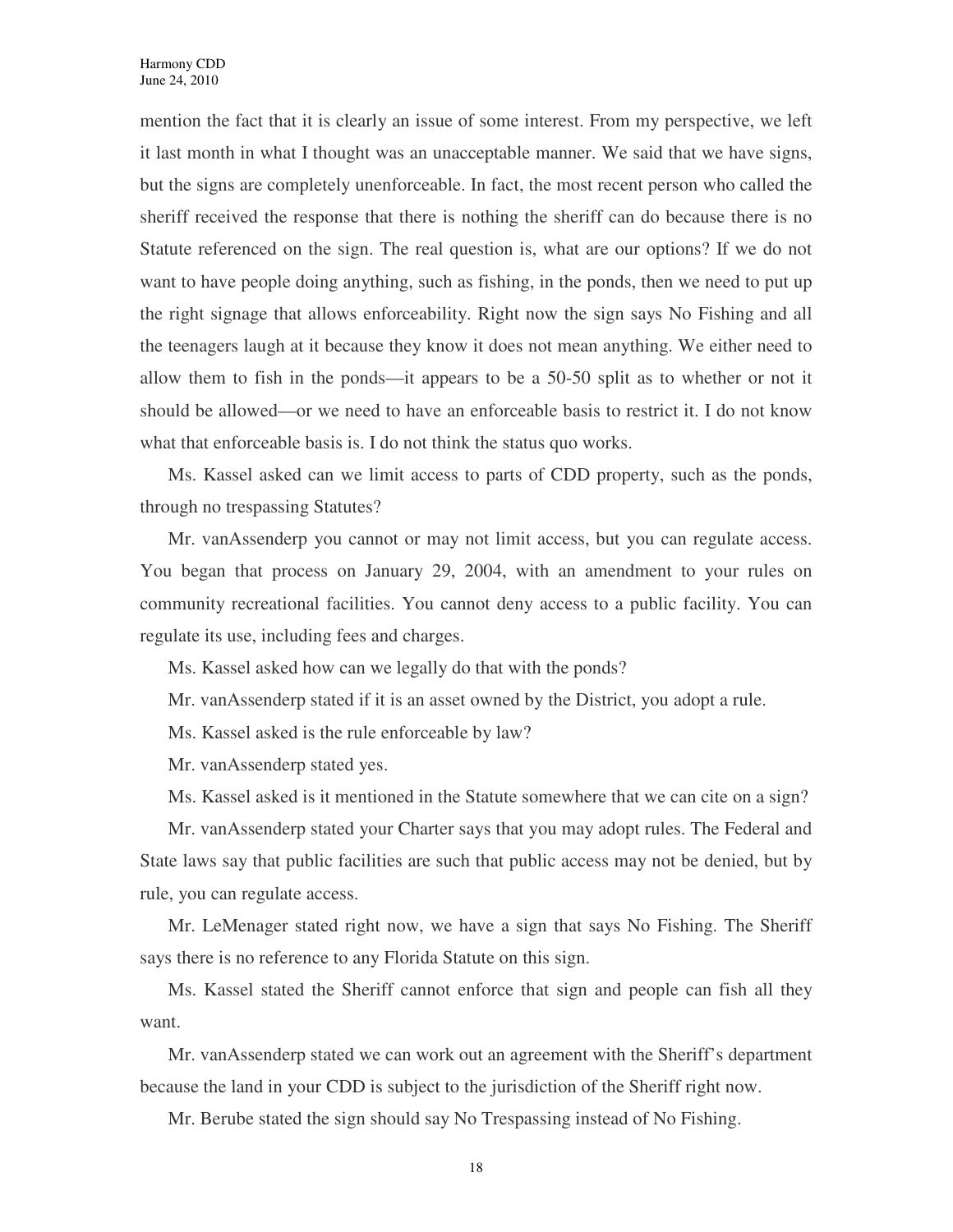Mr. vanAssenderp stated yes, you will need to modify the sign and you will need to adopt a rule so that the Sheriff has something to enforce. He already has jurisdiction over your property.

Mr. Berube stated we need to be careful and there has been a lot of commentary that we have all heard and read. I have also discussed this with the development company. We have a rule that says you must be a certain age to go out on the docks, and we have a gate in front of the docks.

Mr. vanAssenderp stated I do not see that in my copy of the District's rules.

Ms. Kassel stated there is also a rule that says if you are under 16, you cannot bring a dog to the dog park.

Mr. Berube asked do we have a rule that you have to be 16 to be on the dock?

Ms. Snyder stated I thought you had to be 16 to drive a boat.

Mr. Golgowski stated I believe that was a policy decision, not an adopted rule.

Mr. vanAssenderp stated that is not enforceable, and policies, if they become insipient, must be adopted by rule.

Mr. Golgowski stated I believe what is posted at Buck Lake Park, which might be a policy and not a rule, is that you must be 16 or older to be unaccompanied at that park.

Mr. vanAssenderp stated I am reading Chapter 1, amendment 4 of the District's rules dealing with animals, habitat and wildlife. They are lengthy and I am happy to review if I am posed a specific question.

Mr. Berube stated my concern was that there have been kids thrown out of the ponds and have been referred to go to Buck Lake Dock. They were told by their parents that they cannot go to Buck Lake Dock because of the rule about the age at that dock. The problem becomes if we are going to allow fishing only on the dock and we turn the kids away from the dock and the ponds, where do they fish?

Mr. LeMenager stated with respect to the ponds in Lakeshore Park, I do not see why they cannot fish there.

Carla stated on Brackenfern they stand in the water and fish. It is very dangerous. Some of them are knee deep in the water.

A Resident stated right now, if we want to go swimming in the pool, we can unless it is dark. If I go out there now to go swimming and the sheriff shows up, what happens?

Ms. Snyder stated he will tell you to get out.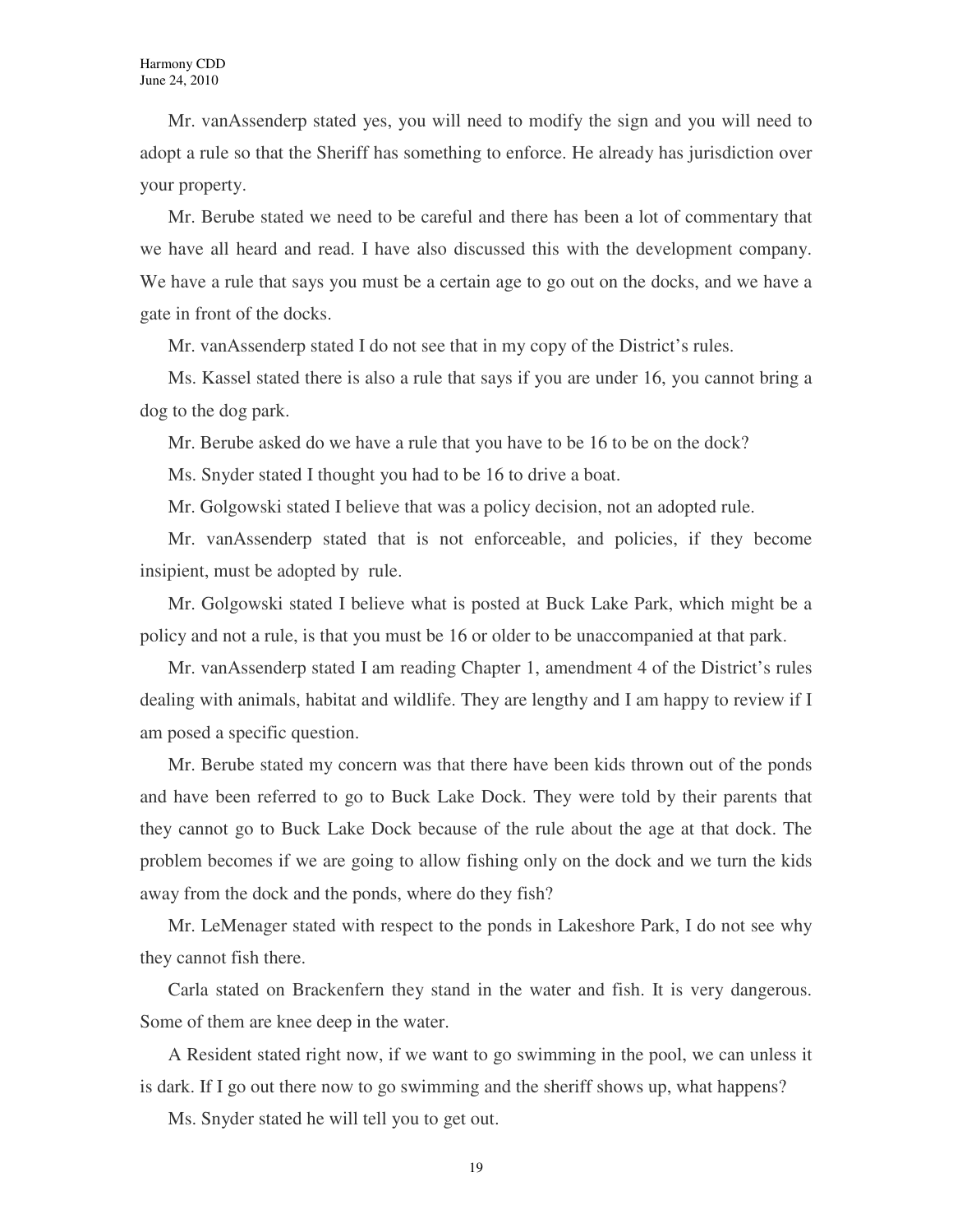The Resident asked what if I gracefully decline?

Ms. Kassel stated you may be trespassing, so they will prosecute you for trespassing.

The Resident stated I love it. Do we have that Statute posted on the signs at the pool?

Ms. Kassel stated I do not believe we do.

Mr. Berube stated no, we do not cite the Statutes.

Ms. Kassel asked do we need to have the no trespassing Statute cited on the pool sign or on the No Fishing signs in order to have them enforced?

Mr. Moyer states yes.

Mr. vanAssenderp stated yes, but it needs to be by rule. Since I am having a little difficulty hearing on the phone, I would request that Mr. Moyer email me the precise question and I will provide an answer to him to distribute to the Board.

Mr. LeMenager stated it sounds like the rule that needs to be cited.

Ms. Kassel stated the Sheriff has to agree to enforce it.

Mr. Moyer stated the rule establishes the requirement. The violation of the rule ends up being a trespass. The notice of the trespass has specific language that you have to post. There is certain information that is required, and one of those is the trespass section of the Florida Statutes. I will email the question to Mr. vanAssenderp, and I believe what he will respond is that the violation of the rule triggers the trespass.

Mr. vanAssenderp stated that is correct.

The Resident asked so you are saying that the Sheriff is incorrect?

Ms. Kassel stated no, the Statute is not cited on the signs currently.

The Resident stated I thought you just said there is no Statute.

Ms. Kassel stated there is a Statute regarding no trespassing.

The Resident stated the attorney keeps referencing the rules.

Mr. Moyer stated that is something that this Board has to adopt.

Ms. Kassel stated we have already adopted some rules.

Mr. vanAssenderp stated I will review the rules the Board has adopted, and if the rule suffices, then it needs to be implemented correctly. If the rule does not suffice, then I will make a recommendation to this Board on how to amend the rule so that the Statutes can apply.

Mr. Berube asked back to the original question, do we want to allow people to fish in the ponds?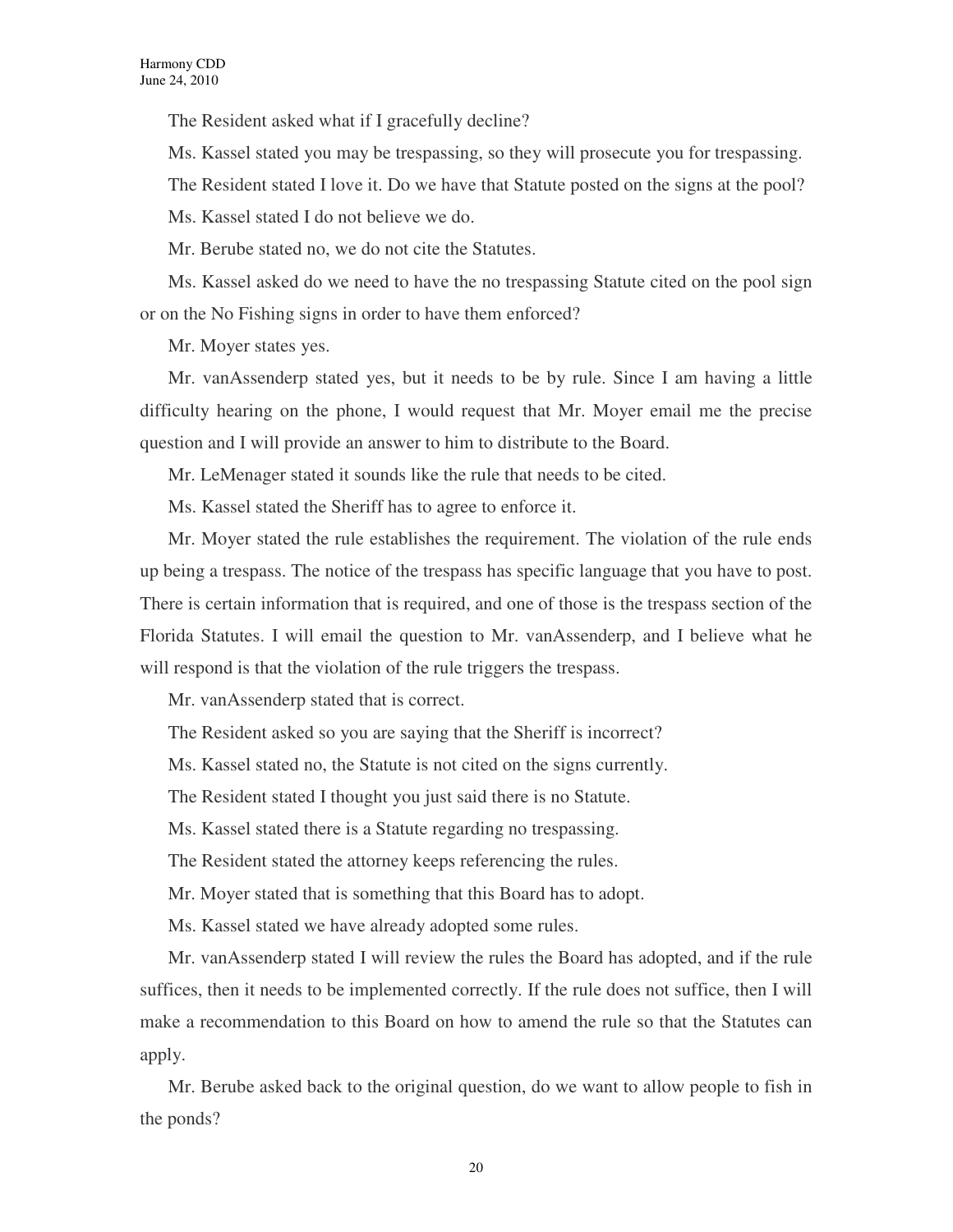Mr. LeMenager stated that is the open issue. I do not have a problem with people fishing in selected ponds.

Ms. Kassel stated I do.

Mr. Evans stated the Board has to decide if we are going to allow it or not, and if we are not, how do we enforce it. That is the issue before us. From a construction standpoint, when these ponds are built, they are built to a certain slope, which is a 4:1 slope that tapers down to a 2:1 slope until it gets to two feet below the water level, which is a steep slope once you get to the water level. If someone steps off and they are not in a littoral area, they are going to fall in the pond. It is a safety issue that we need to consider. It is not like it is a shallow lake, like Buck Lake, that starts off very gradually and you can wade out for a ways. If you slip and you fall, you will go down, and these ponds are very deep.

Mr. LeMenager stated I appreciate that, but you can still put on the appropriate wording for a warning. You cannot legislate smarts versus stupidity. If people want to go in the water, they need to understand they may encounter an alligator, which is not our problem if that is what they choose to do. I am not into the parental society.

Ms. Kassel stated I would not want that on my conscience as a CDD Board member that I approved fishing and someone got hurt or killed.

Mr. Berube stated even if we do not approve fishing, someone can still get hurt or killed.

Ms. Kassel stated that is why you are looking at enforcement aspect. As an idea of allowing people to fish in the ponds or not, I feel it is a safety issue. There are multiple reasons why fishing should not be allowed in the ponds. Maybe we can make it so that people under 16 can fish off the dock so that they have a place to go unaccompanied and they do not have to feel like they have no place to fish.

Mr. Berube stated we are forgetting an important concept. This is the people's land. It is their funds, not ours. I understand the Supervisors make these rules, but we generally have free access to everything here and we are limiting them from the ponds. They could play in the street and get run over by a truck.

Ms. Snyder asked do kids have to walk across someone's property to get to the pond? Mr. Berube stated technically, no. There is access at every pond somewhere.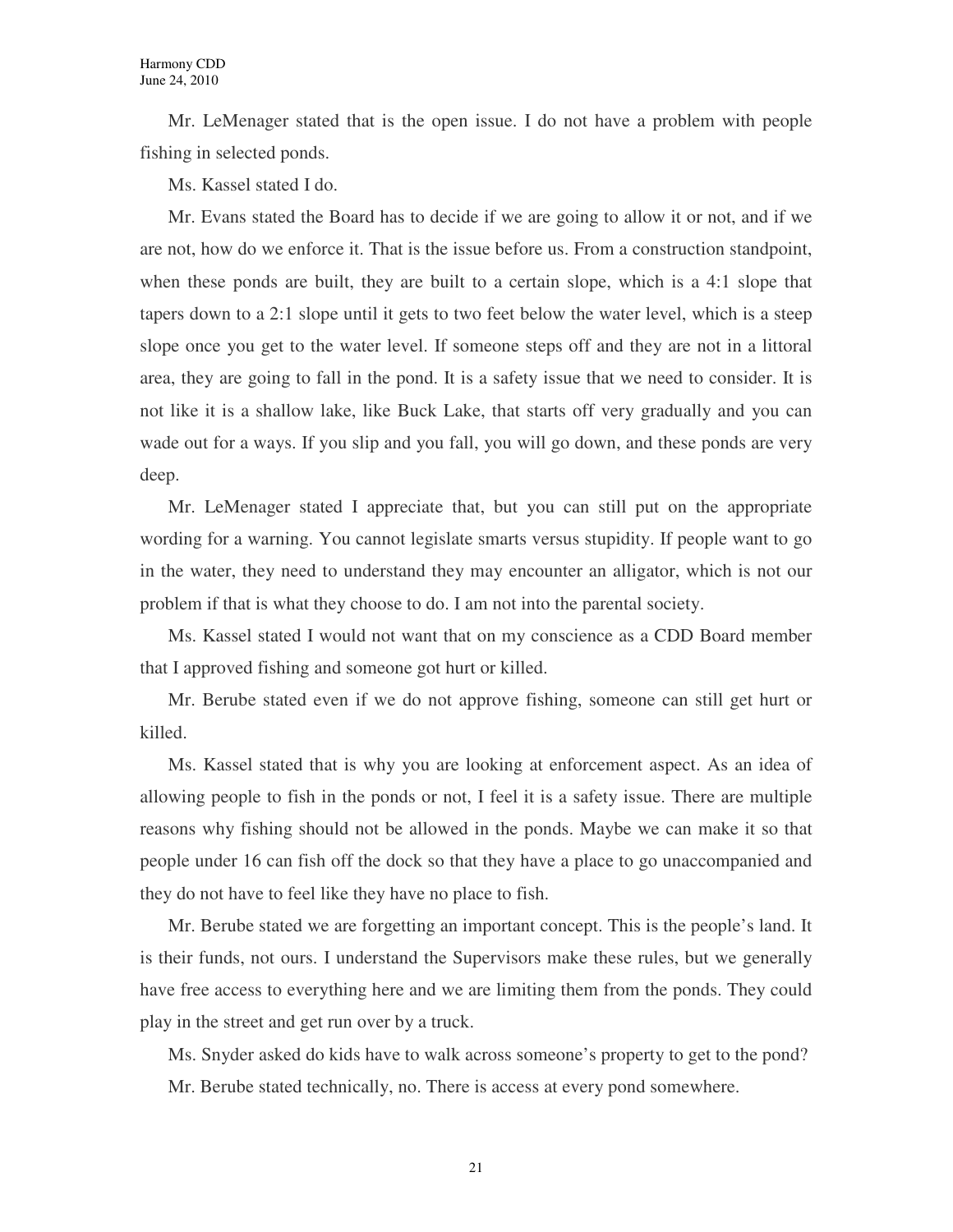Mr. LeMenager stated the comment my wife made to me was echoed by a resident last month. If we have a kid who is 12 or 14 who is fishing in the pond, that is less mischief he is getting into. This community is designed for children. We need to make sure there are plenty of things for kids 12 to 15 to do. If it is fishing, that is great, but if they cannot fish in the ponds, then we need to come up with some other easy alternatives.

Ms. Kassel stated they can fish in the lake. We can change the rules that apply to age on the dock.

Ms. Snyder stated it is great to have them outside.

Mr. LeMenager stated I agree. I know we will not resolve anything at this meeting, but I wanted to raise the issue.

Ms. Kassel asked does Mr. vanAssenderp have a legal opinion about whether or not we allow fishing in the ponds?

Mr. vanAssenderp stated if the ponds are owned by the District or were constructed with tax-exempt bonds or both, then the public access may not be denied; however, regulation by rule is legal as long as it does not equal total denial of access. That is where you get into safety and trespass, among other things. If you proceed in the manner Mr. Moyer was explaining earlier from the law to the rule, the rule is the way to implement your duty to provide rules to regulate access but not to deny access.

Mr. Berube stated there was a proposal presented to me to remove the gate that fronts the dock access. It is somewhat of an impediment to access. It was there for a reason: to keep people away from the boats at night. We have addressed boat security in a different manner, which is the new fence that is on that dock. From various perspectives, it might be nice to have easier access to that dock, especially for development personnel when they are showing off the community. They would be able to drive the golf cart right up to the dock instead of stopping and going through a fence. From the perspective of people who want to purchase a home here, why have a big fence with a big sign in front of this beautiful lake access. It is something that just came up and something for you to think about. Can we get rid of this fence? I do not see a need for it for security. I think if the gate and the fence were removed, that whole area would be opened up, cleaned up and would make a nice looking lake access. My second item is related to information I distributed to the Board regarding gate access security system. Most of the vendors I contacted have walked away because we have a project that is too complicated. ADT said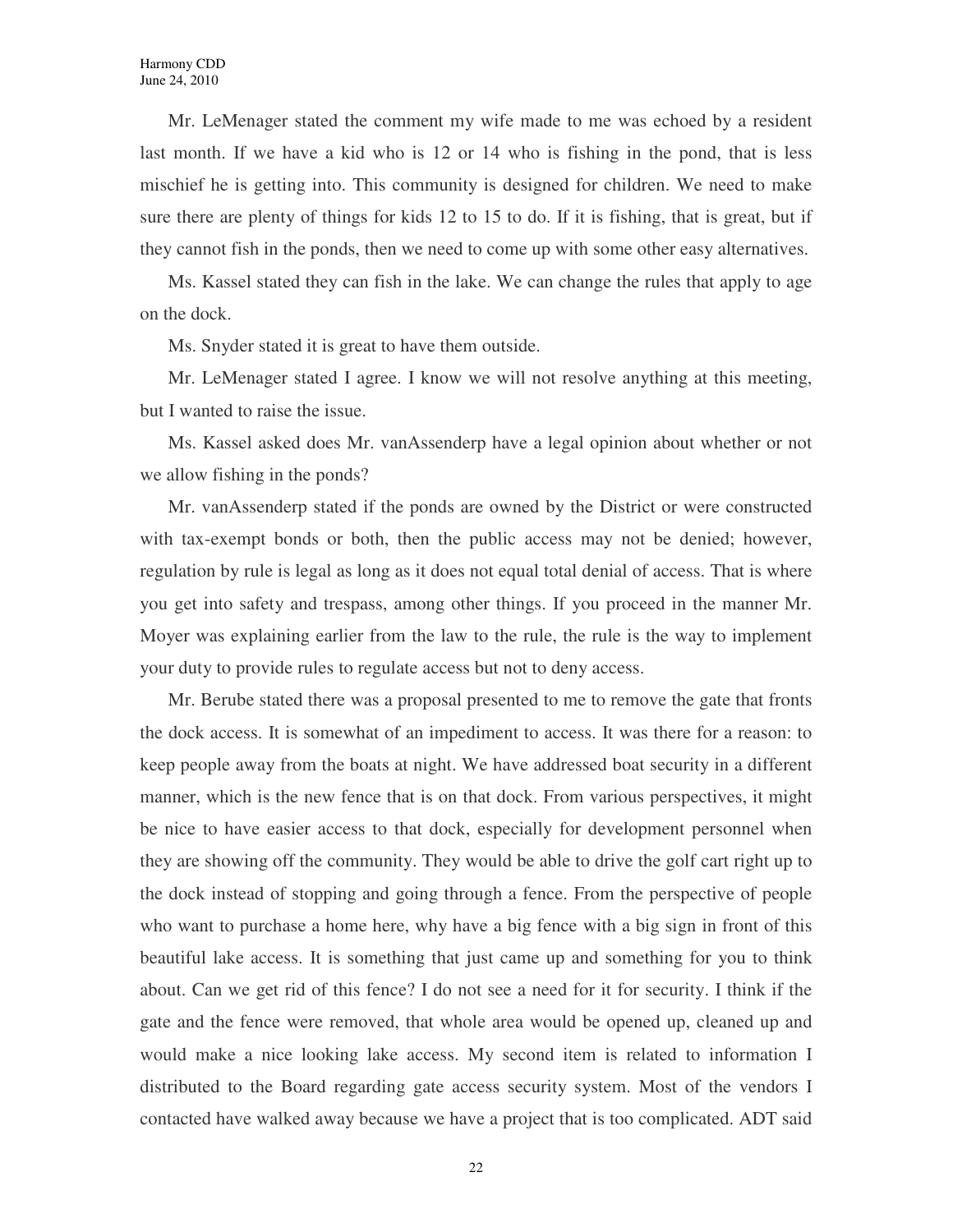they cannot do it. Niscayah, who did the system at Solivita, also has walked away. It comes down to Stanley Systems. I provided the proposal they sent to me, and I included the email commentary. These are intelligent keys, so we will still have keys. Largely, you will replace lock cylinders on any gate that has a lock cylinder. The chain link fences are addressed in the information. You will see one that shows a chain. To avoid having to replace all the chain link gates, there is a lock that will be inserted into the chain link and it has a chain that people will drop over to secure the gate. It looks a bit cumbersome, but everyone is telling me this is the way to go in order to solve securing all the gates. The total expense to get it installed and get 500 keys is about \$41,000.

Mr. LeMenager stated I presume you then have the ability to turn off the keys.

Mr. Berube stated there would be a key processing unit. The Board members will have a master key to access everything. Some people who have a dog but have not registered their dog will not be able to get into the dog park, but they will have access to the swim club. You can selectively access any lock. If there is a problem with someone drinking beer and there are glass bottles in the pool over the weekend, we can see who accessed that area on the processing unit. Then that person's key can be deactivated. The biggest expense is the key, which is \$30 each and we need to order 500 to start. That alone is \$15,000. The whole system, the way I proposed it for access control of all the bathrooms, the pool gates, and everything is about \$26,000 to start plus the keys. This is the best system that I have seen so far. We have discussed these issues for months, and this makes the most sense.

Mr. LeMenager stated the huge advantage is that it can be easily retrofitted into what we have now.

Mr. Berube stated that is correct. The big item is the chain link fences, where we need to add the latch. Anywhere we have a door or a lock cylinder, they have a replacement lock cylinder.

Ms. Kassel asked how do you want to regulate access to the dog parks and the playgrounds but not to the docks, the canoes and kayaks?

Mr. Berube stated we need to decide if we are going to keep that gate. Every access point will cost about \$1,200 to retrofit. If we keep it, then the lock cylinder will be removed and a new one inserted, and there will be this smart key to open the marina gate.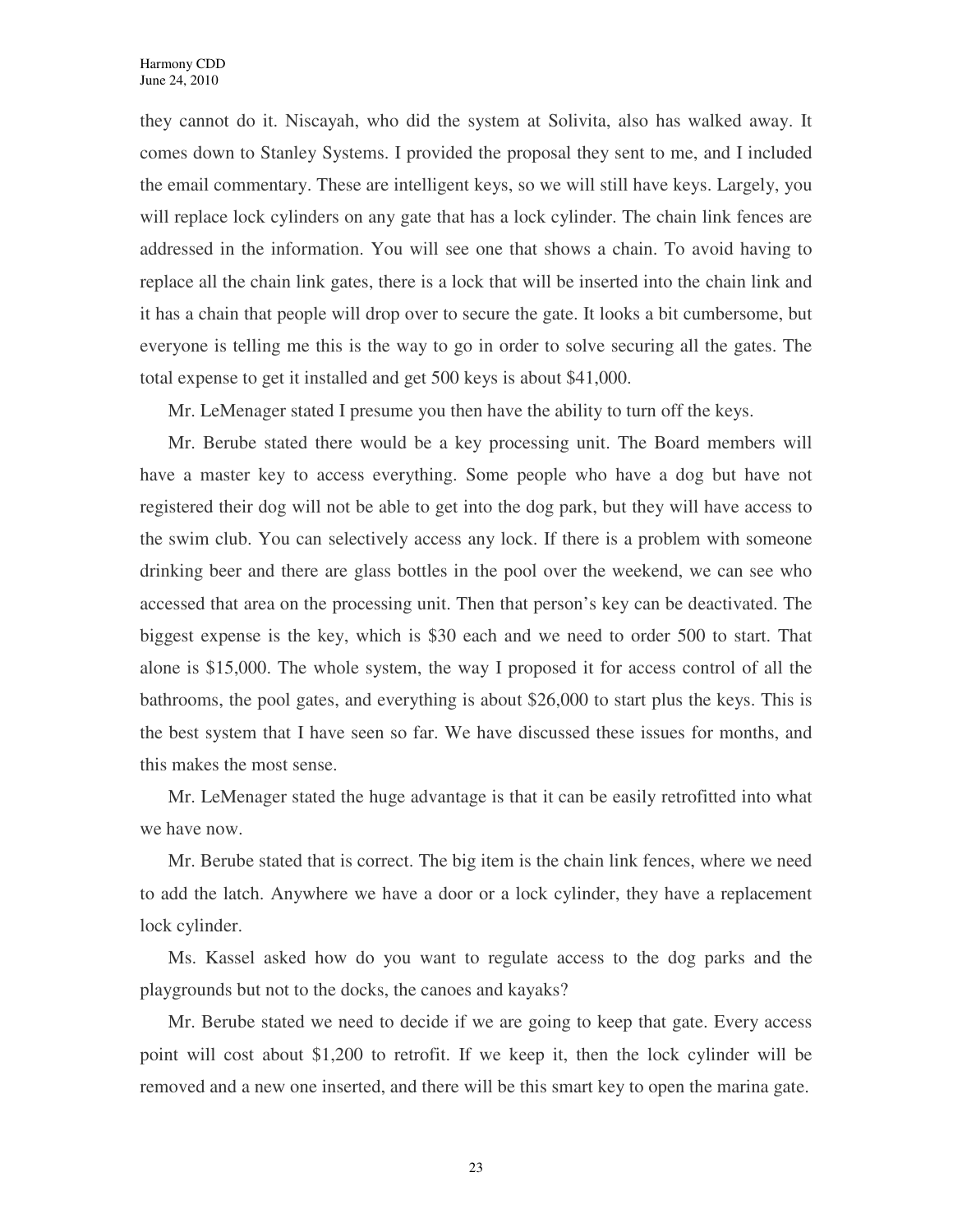Ms. Kassel stated help me understand why you would want to remove regulation to the dock area but institute regulation at the playgrounds and dog parks.

Mr. Berube stated it was my understanding that we wanted to encourage people to register their pets. This is the enticement to register your pet: you get access to the dog park. It is the same with the playgrounds. The primary reason to have a fence around a playground is to keep kids inside. I do not know how many people come here from other places to use our playgrounds. I know people come to Central Park because I see them in the mornings to with their dogs. That is not right.

Ms. Kassel stated they will do the same at the lakeshore. I understand one is for general access and one is for the boats. What I do not understand is why you would want to regulate access to the playgrounds and the dog parks but you allow open access to the lakefront.

Mr. Berube stated because of the aesthetics of the lakefront.

Mr. Evans stated he is not proposing total access to the lakefront.

Ms. Kassel stated not to the boats, but to everything else: the docks, the canoes, the kayaks.

Mr. Berube stated I am not saying that is positive or negative.

Mr. LeMenager stated I do not think he is actually advocating it. We have an idea that allows us some flexibility, and it is an interesting idea. We could possibly have a workshop with a map to show all the secured locations and we can discuss the pros and cons. Or we can agree on some items, such as the swimming pools, and then we can discuss the other areas, like the dog parks.

Mr. Berube stated I just wanted to be sure that we covered every access point. I thought we wanted to do the dog parks because of the registration requirement. The chain link fences were the challenge. Anytime you want to secure a chain link fence and a gate, it is a problem. This proposal solves the problem of securing those gates. If we do not want to secure the playgrounds, that is fine. The only reason I included it in the proposal is to perhaps keep non-residents out.

Ms. Kassel stated you want to regulate access to the playgrounds so that people from anywhere else cannot use them. You want to regulate access to the dog parks so that people have to register their pets. But you do not want to regulate access to the lakeshore area where members of the public can go. You do not want to regulate access to the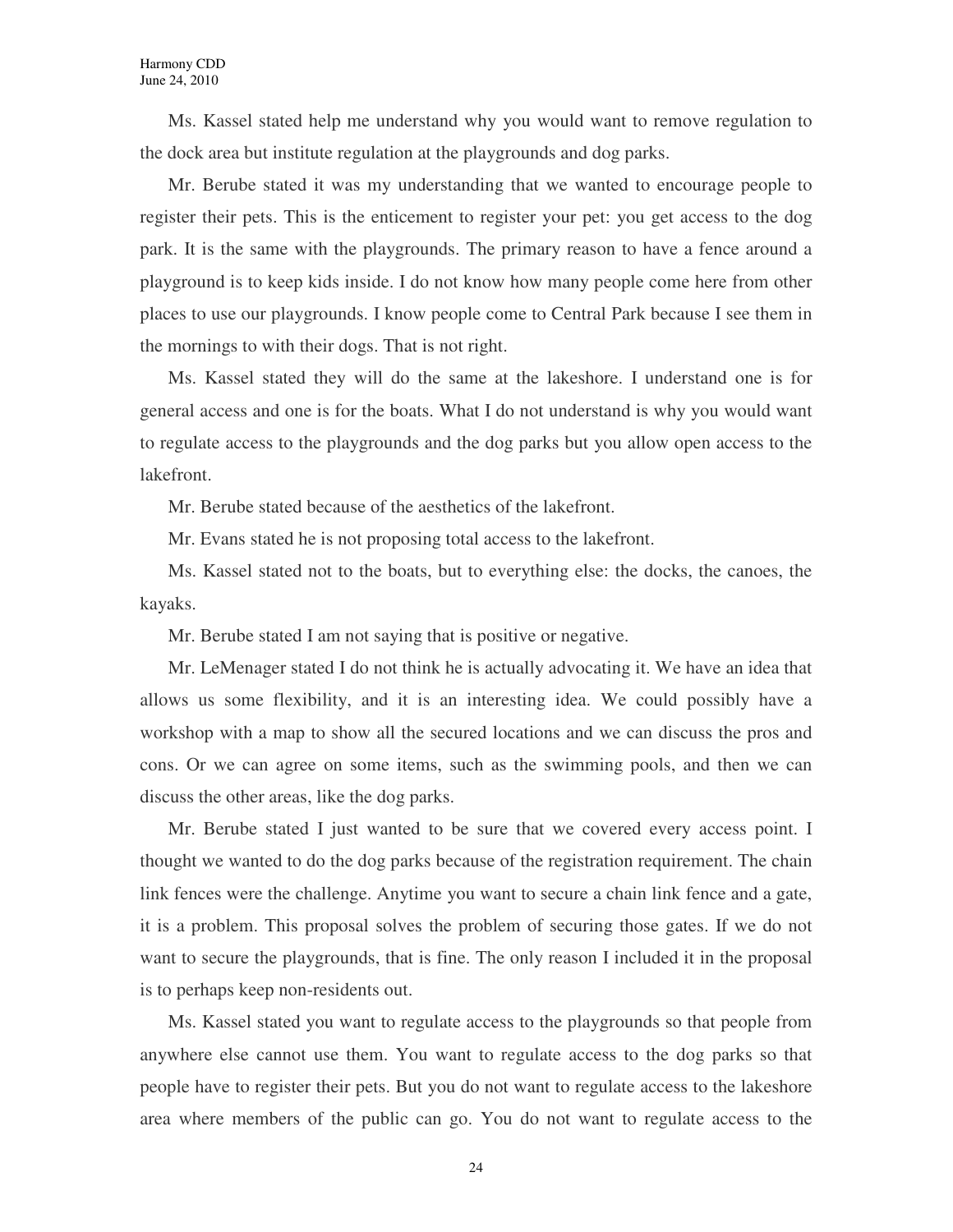ponds for fishing, which means that we are not regulating the residents or anyone from that. There is a disconnect because you want to regulate some things but not others.

Mr. Berube stated that is not correct. The gate removal or fence removal is purely for aesthetics. I did not even think about regulating people from going there. I was actually going to encourage people to go there because it is a big feature. The way you present it, perhaps we do need to regulate it. I am just providing the proposal.

Mr. Evans stated I think it has merit.

Mr. Moyer stated one comment from Mr. Schiro that he submitted on the speaker form is, does the security system include access login so you know who is going in and out.

Mr. Berube stated yes.

Mr. Evans stated we did receive a request, as we started working through our budget, to add some kayaks. Is that something we want to add to our wish list?

Ms. Kassel stated we will be under budget on the boat line item by about \$10,000.

Mr. Berube stated we have two kayaks now and Ms. Rachel Garwood suggested adding four. I think kayaks are about \$500 each, so four would cost \$2,000. She said they are not being used much now and she thinks there will be more use in the wintertime.

Mr. Golgowski stated the kayaks we currently have cost about \$1,000 each.

Mr. Berube stated that is probably correct because we have nice kayaks.

Ms. Kassel stated we can think about two extra kayaks. I think the idea was you cannot go out with more than one couple.

Mr. Berube stated we have two now, and we can add two more. That should be fine.

#### **SEVENTH ORDER OF BUSINESS Audience Comments**

Ms. Kassel stated there is a three-minute time limit for audience comments.

A Resident stated I want to confirm that kids do stand in the water to fish and it is a problem because there is an alligator in that pond. I was repairing a sprinkler head in my yard last week, and the alligator came across the lake and had his nose on the edge of the bank watching me. I do not care where the kids fish, but for the community, it is a liability and it is an accident waiting to happen, a big accident.

Mr. LeMenager stated I tend to agree. What came out of the users group is a fair amount of support for fishing in ponds that are not adjacent to people's houses. I think what you are saying is that you do not want the alligators to become comfortable with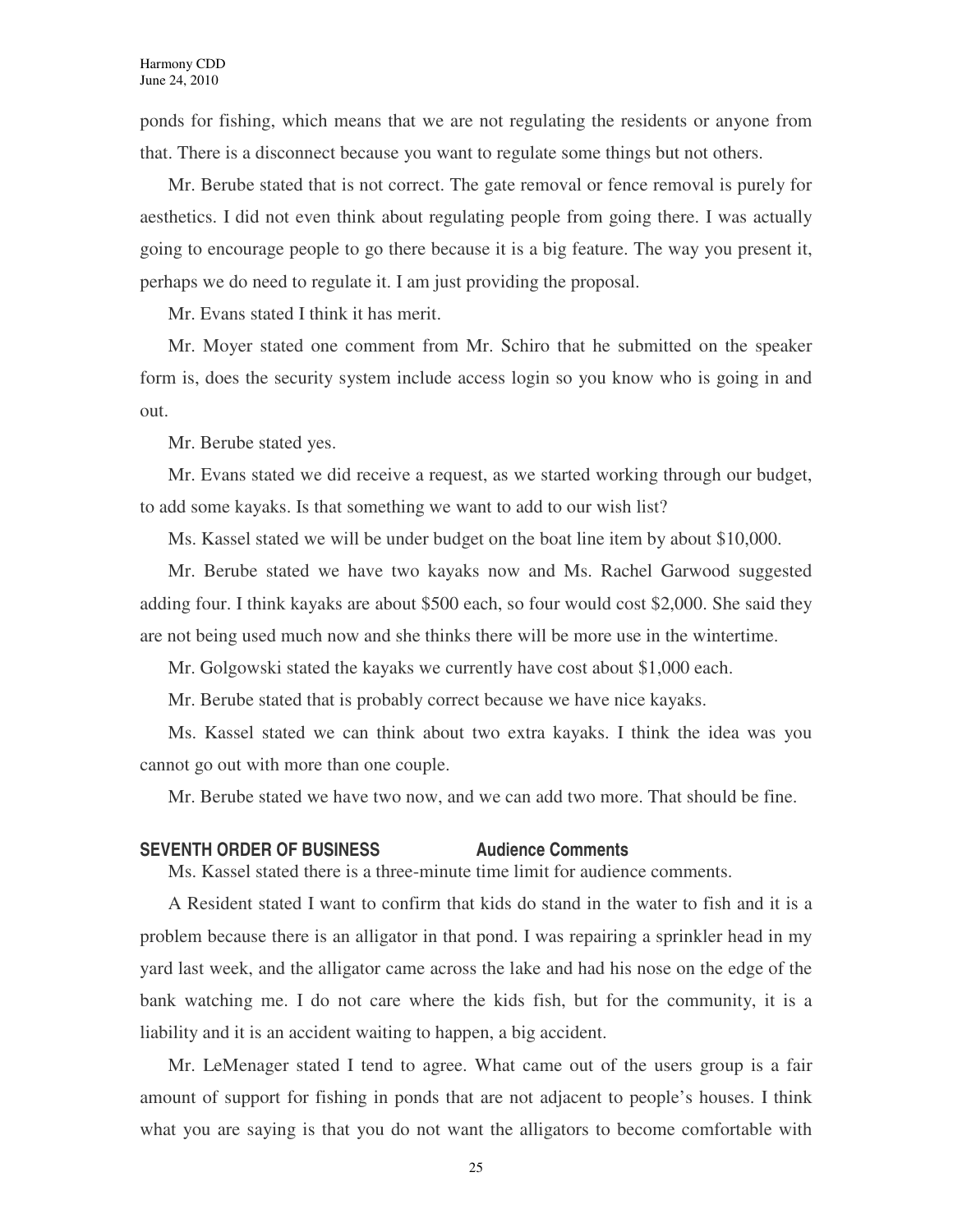fishing because your house backs up to a pond. I am in complete agreement with that. On the other hand, we do have some nice ponds in Lakeshore Park, and I have no problem with people fishing there. I completely understand what you are saying.

Ms. Kassel stated the problem is that the alligators do not stay in one pond; they move from pond to pond. You can have an alligator move from one pond where people are allowed to fish that is not next to people's houses to another pond that is next to people's houses. That alligator does not know the difference between the ponds.

Mr. Evans stated the problem is when the kids catch a fish and the fish are splashing around, it becomes a meal ticket for the alligator. Then the alligators start watching for people who are fishing in the ponds, and they will chase the fish right up to the shore. So you are training them. That is why Fish and Wildlife Commission says not to feed alligators, but that is, in essence, what you are doing.

The Resident stated this one gator will dash across the lake when we are mowing the lawn. I would think the noise would bother him, but it does not.

Mr. LeMenager stated if you have a problem alligator, you should call to report it.

Ms. Kassel stated it is possible when you are mowing that you may stir up snakes and other things that go straight to the pond, and the alligator knows that so he comes over to see what might be going into the pond.

Mr. Golgowski stated I think we should focus on freeing up access to Buck Lake where we have more of a controlled situation and a dockmaster in the area. If people are fishing on the dock over a railing, that would be safer.

The Resident stated there is good access to Cat Lake where people will stand in the water to fish. I do not understand why it should be in areas where there is a lot of people.

Mr. Berube stated I am sure a lot of people want to do it in the pond that is right behind their house.

A Resident stated I think it looks trashy with a bunch of people fishing in a pond. We do not need four wheelers or sea-dos and there are no laws against using them, but we chose that for this environment. If we had any accidents in any of these ponds, we would now be sitting here saying we should have done something about this months ago. It does not make sense to try to stop them and apply the same standards you have for the swim club to those ponds to keep people out. That is the only thing that makes any kind of sense.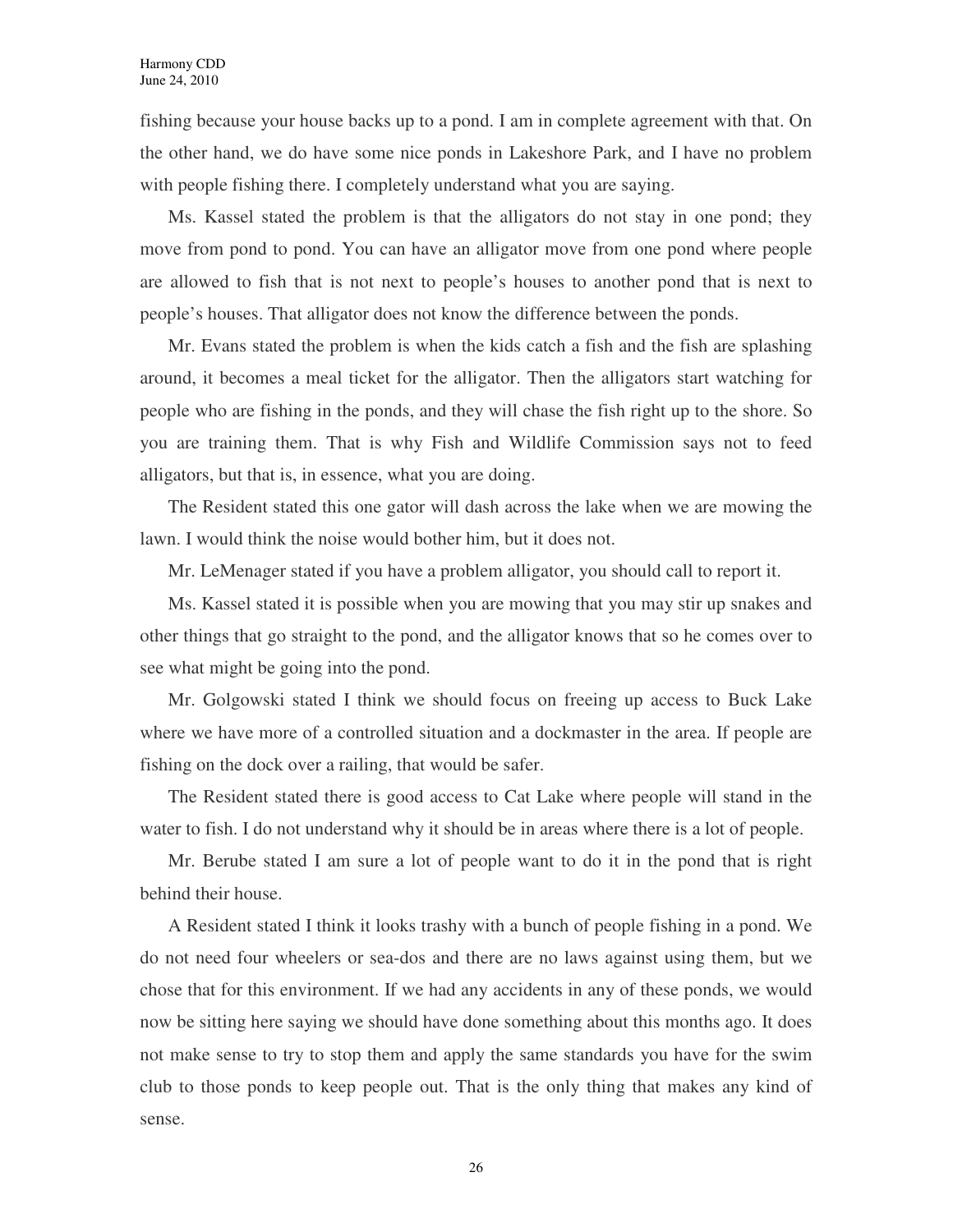Mr. LeMenager stated I understand that, but I do not think there is a lawsuit issue. I do not believe we can be sued for something like that.

Ms. Kassel asked as a government body, can we be sued for someone having an accident or drowning in a pond?

Mr. vanAssenderp stated it is possible. It depends on the facts, and anyone can sue anyone. That is where your rules come into play.

Ms. Kassel asked if we have the rules, we are more protected?

Mr. vanAssenderp stated yes, you are more protected depending on the quality of the rule.

A Resident stated it is the same thing with a private property owner putting up a No Trespassing sign and someone else goes onto that property and gets shot. You mitigate the risk.

A Resident stated some of the things we do here are so lenient and so foolish because we just want to do what we want to do. We are concerned about every little issue. If someone is 16 and they cannot find a place to fish, I have no sympathy for them. They can live without fishing.

Mr. LeMenager stated I think the issue is, we do not want them to go vandalize your car.

The Resident stated the point is, we need to decide if we are going to allow it or not. As I listen to the Board discuss this, the safety issue seems like such a clear reason not to allow it.

Mr. Golgowski stated I would suggest that on a trial basis, at least for the summer, that the Board reconsider the age restriction, since it is a policy decision and not a rule amendment. Can we lower the age of unaccompanied access to 14, to allow youths who are residents with keys to get in? We can have Mr. Belieff give some sort of orientation, similar to what he does for new boaters.

Mr. Berube stated there is a kid's fishing tournament, so we have an activity that invites kids to fish.

Ms. Kassel stated that is supervised by Mr. Belieff.

Mr. Berube stated the intent of the rule is to have an adult with them who is their parent.

Mr. LeMenager stated I do not think so.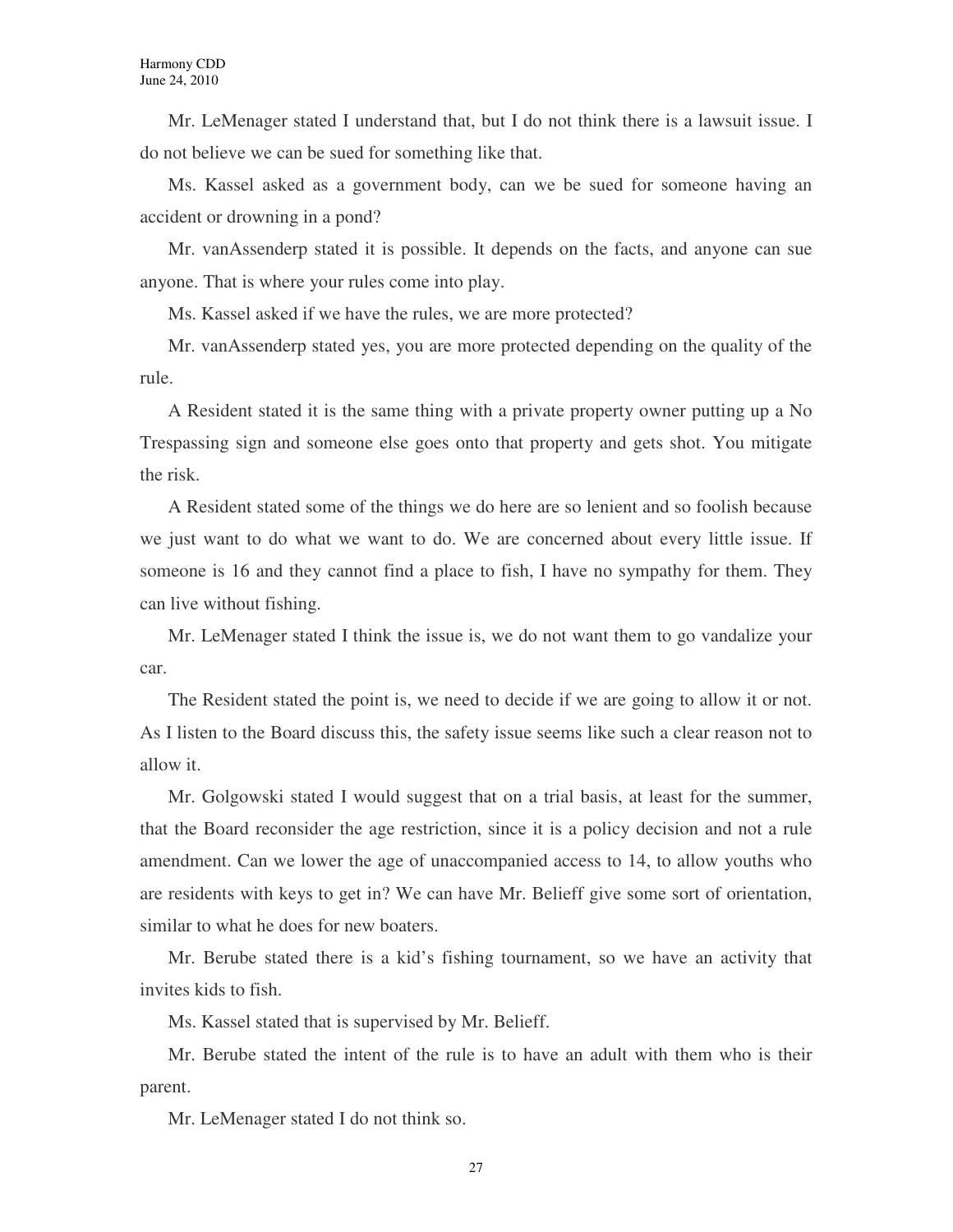Ms. Kassel asked why 14? Why not 11?

Mr. Snyder stated I was going to suggest 10 or 11.

Mr. Berube asked why not 6? Where do you draw the line?

Ms. Kassel stated where they have a certain cognitive and emotional maturity.

Mr. Berube asked when we advertise the activity, do we put a limit on the age? It is just for kids to come out and fish.

Mr. Evans stated the parents can give them the key.

Mr. Belieff stated many parents just drop off their kids.

Mr. Evans stated it is still the responsibility of the parents. We do not have a policy that establishes an age.

Mr. LeMenager stated if it is not a rule, then it does not exist.

Mr. Berube stated then we do not need to modify anything.

Mr. Evans stated that is correct.

A Resident stated we also need to be cognizant of the widespread neglect of the rules for fishing in Buck Lake, especially among young people who do not use the proper hooks and some who disregard the other rules related to kinds and quantities of fish.

Mr. Golgowski stated by allowing younger kids to come out and learn the rules, we will be starting them off right.

Ms. Kassel asked when Mr. Belieff sees an abuse fishing, do you comment?

Mr. Belieff stated most of the time, I send them on their way.

Ms. Kassel stated there is some enforcement when Mr. Belieff is able to be at the lake and see such things.

Mr. Dave Leeman stated I think you are wasting your money trying to secure the dog parks. There are two entrances for the small dog park and there are two longer entrances at that same park, so that is four locks on one dog park. There is not a problem with the dog parks and I think you should leave them the way they are. Do you receive complaints about the dog parks? It sounds like you are creating a problem to spend money on something that does not exist. That is my opinion.

Mr. George Schiro stated I have a problem with the accuracy of the meeting minutes for the April 29, 2010 meeting. I believe those minutes are inaccurate. I believe your approval is not accurate. I would like them to be reconsidered and revised to be more accurate. Does Mr. Moyer have a comment on that?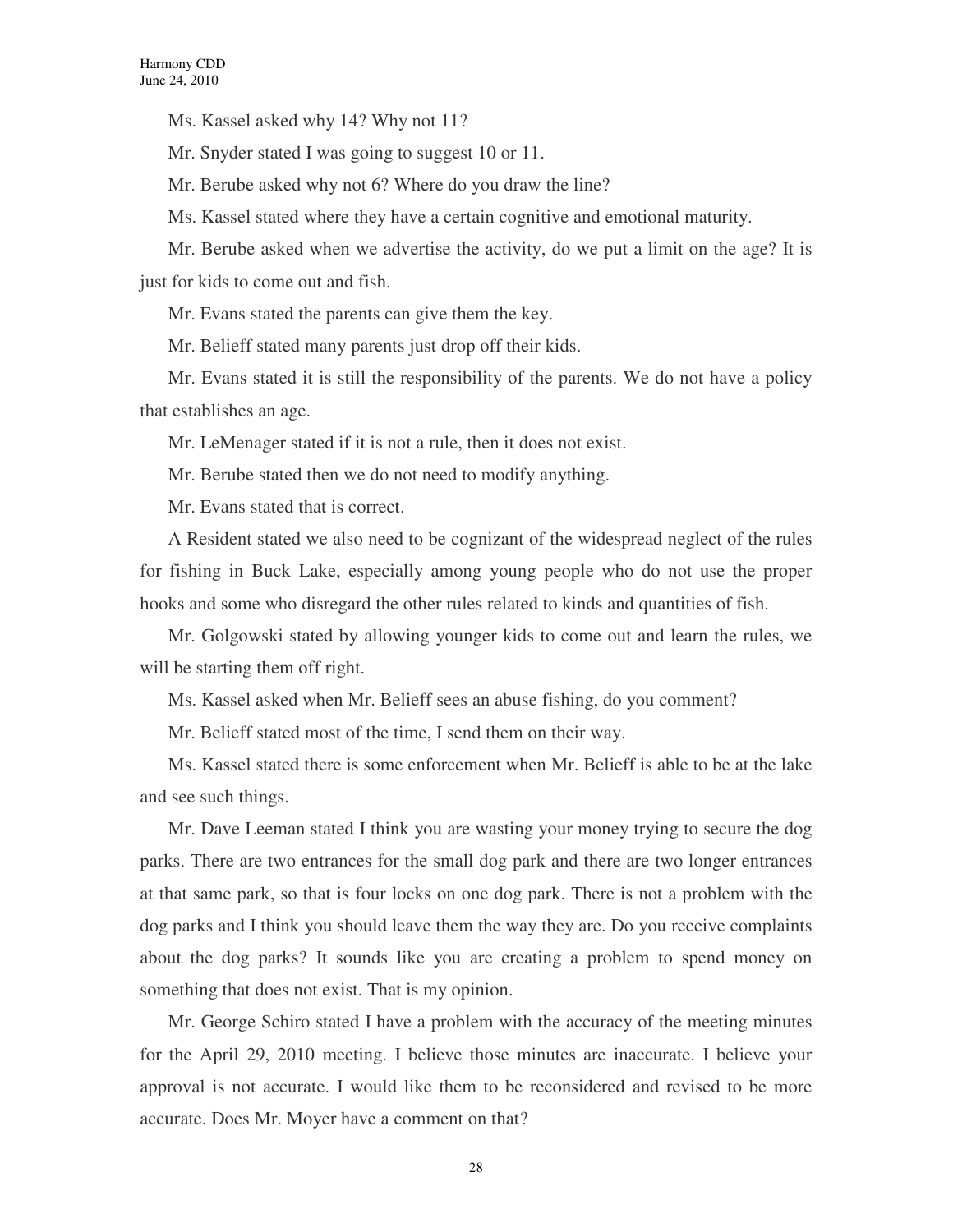Mr. Evans stated your comments are to be directed to the Board.

Mr. LeMenager asked have you put your concerns in writing?

Mr. Schiro stated not yet.

Mr. Schiro stated the meeting minutes for April 29, 2010, are not accurate.

Ms. Snyder asked do you have something to change them to?

Mr. Schiro states yes.

Mr. Evans stated the minutes are not verbatim. There is no requirement to make them verbatim. This Board is the body that makes that decision. If you want to send us something, we will take a look at it. That does not mean they will be changed. They have already been reviewed and approved. Perhaps you do not like them.

Mr. Schiro stated what is being left out is a lie by omission.

Mr. Evans stated that is your opinion.

Mr. LeMenager stated put it in writing.

Mr. Schiro stated I have put it in writing and it is posted on my account.

Mr. LeMenager stated it needs to be in writing addressed to this body.

A Resident stated I have been listening and it is very disturbing to me. It is very obvious that you all are not happy when Mr. Schiro gets up to speak. We all have our opinions about things. We have had two members here who have spoken several times and their three minutes have come and gone. I have been on many Boards, and we either do verbatim or summary minutes with actions and motions. You do not leave anything out that has been spoken at meetings. It was pointed out to me that comments, arguments between Mr. Tome and Mr. Schiro have been left out of the meeting minutes. You need to prepare the minutes and they should be exactly what happened on the tape. You do not leave things out. You leave everything in or you leave only some things in.

Mr. Evans asked is that your legal opinion?

The Resident stated I am not giving you a legal opinion. I am giving you my experiences with Robert's Rules of Order and the other Boards that I have been on, based on the legal opinion of our attorneys on those Boards.

Mr. Evans stated I will allow Mr. Moyer to answer that question because there is a set of guidelines that are used when transcribing minutes.

The Resident asked is Mr. Moyer an attorney?

Mr. Evans stated no.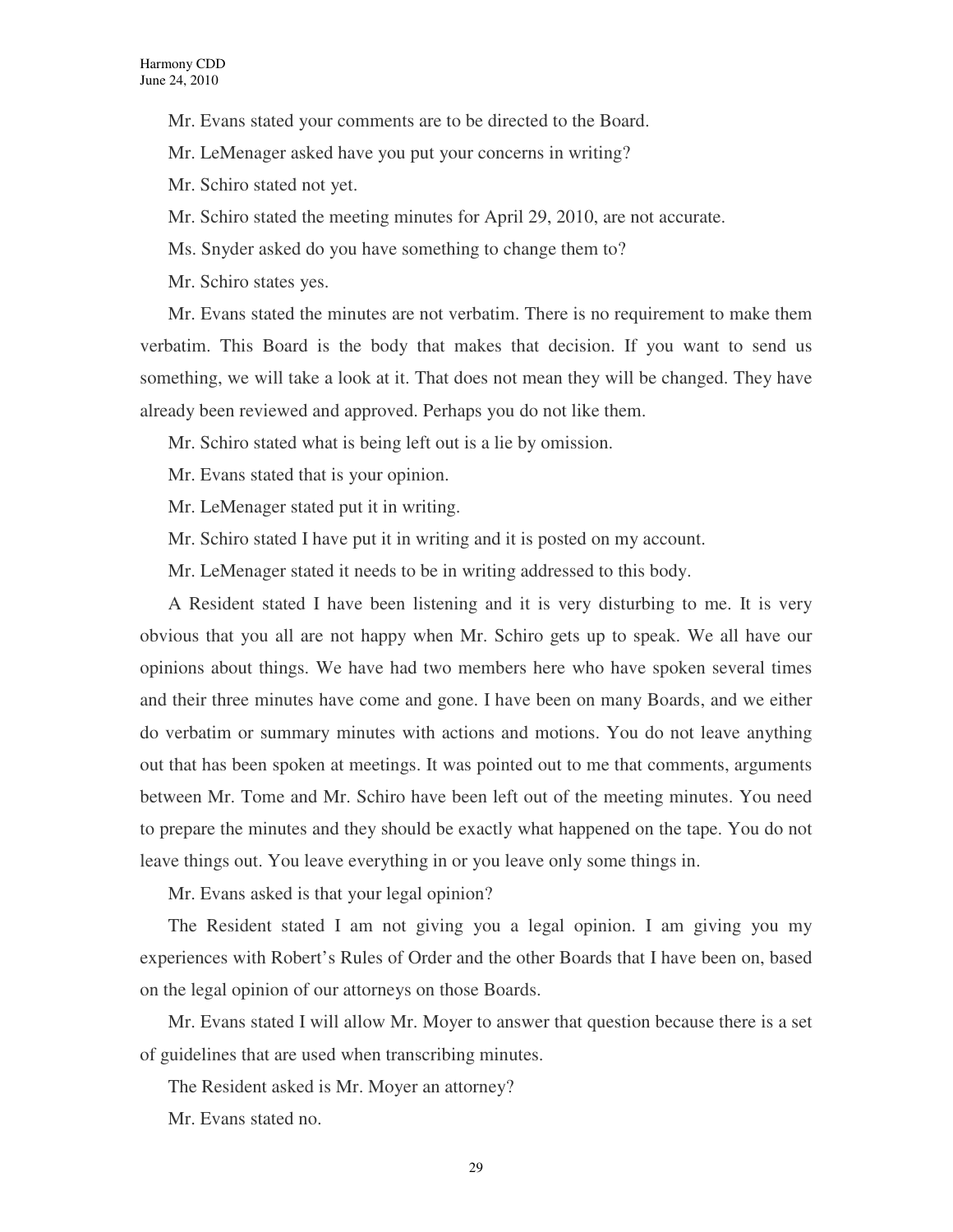The Resident stated we have our attorney on the phone. Let him answer the question.

Mr. Evans stated I am going to direct this question to Mr. Moyer because he is the one who prepares the minutes. He is the management company and there is a set of guidelines that define how these minutes are prepared.

Mr. Moyer stated verbatim minutes are prepared by a court reporter. If that is what the Board wants to do, then we will hire a court reporter. We try to be as detailed as we can in these minutes because I am a big believer in creating as thorough a public record as I possibly can. Verbatim is when someone says half a sentence, you stop at half a sentence. We take certain liberties in trying to present minutes that are understandable to someone 10 years from now who wants to know why this Board did certain things. That is what we do. We have never said they were verbatim.

Mr. Schiro stated yes, I called your office and I was told they were verbatim.

Mr. Moyer stated I have never said they were verbatim. It does not matter who you talked to. In this public meeting, we have never said they were verbatim.

Mr. Schiro stated I was told that if it does not say it is a summary, then it is verbatim.

Mr. Moyer stated I want to know the person's law degree who told you that.

Mr. Schiro stated I do not know the degrees of the employees who work for your company.

Mr. Moyer stated I can tell you they do not have a law degree. If we get to the point where we are going to start looking for "I said a word and it is not in the minutes," then I will recommend to this Board that we go to a very short form summary: the Board discussed, there was a motion, and instead of being 38 pages, our minutes will be 4 pages.

The Resident stated I think that is better except for it appears to be selective and exclusionary.

Mr. Moyer stated it is not.

The Resident stated when Mr. Schiro makes a comment and someone else responds and that is not in the minutes, yet comments and responses from everyone else is included, then it appears to be an exclusion by intent. If you are going to put a comment made by every owner in the minutes, then it should be every owner.

Ms. Kassel stated in the minutes we approved this month, there were 14 pages of minutes with Mr. Schiro's comments. There is not an intentional exclusion of Mr. Schiro.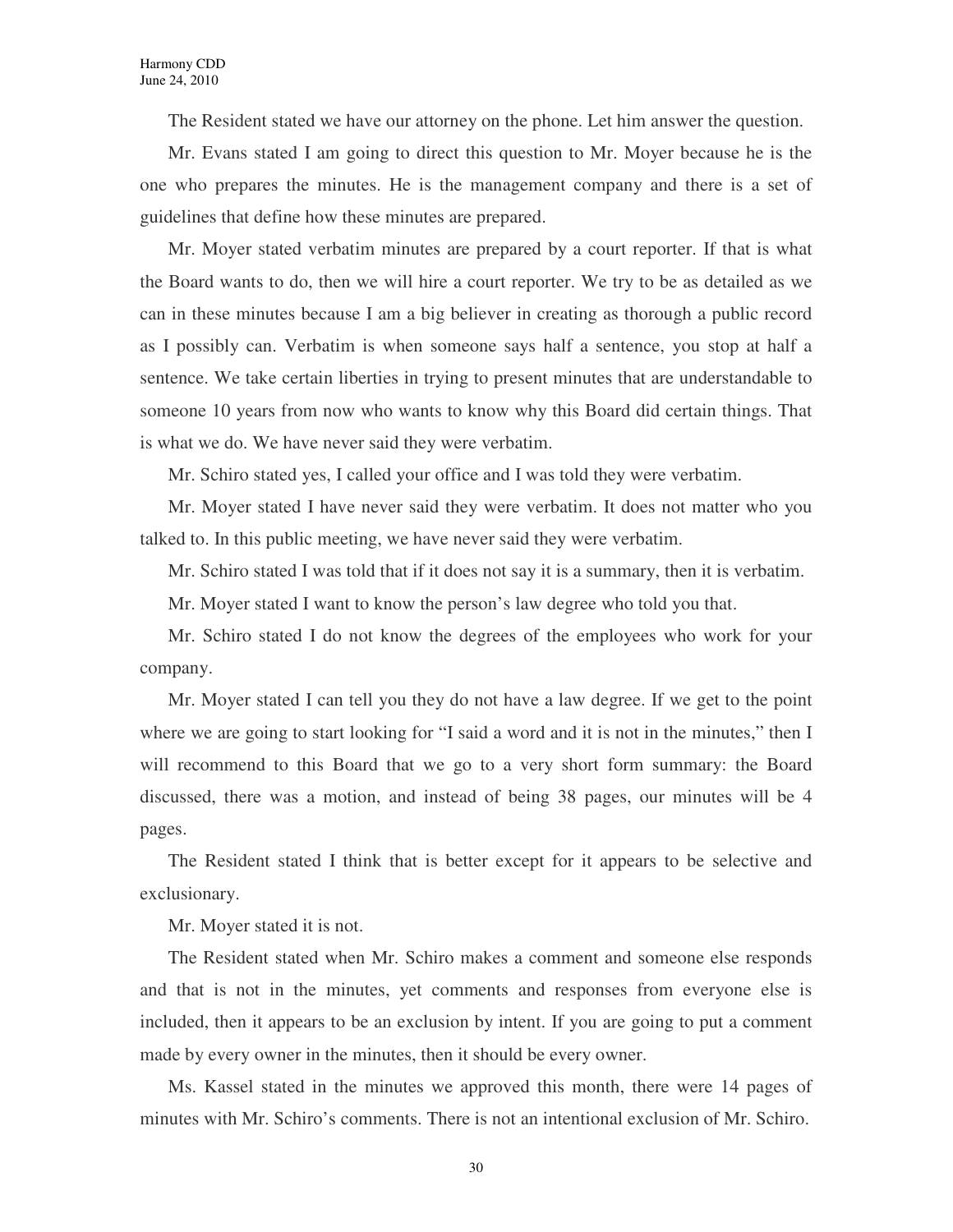Mr. Moyer stated it is my desire to work for this Board long after these members are off the Board. What is my intent that I would do something to directly alter minutes unless  $(1)$  we could not hear what was going on,  $(2)$  it was confusing, or  $(3)$  in some cases, it did not add anything to the discussion. In those cases, we will edit them out. I have no intent to make someone on this Board look good or bad, and I have no intent to make a resident look good or bad. We try to present the most thorough set of minutes that we possibly can for the public because I think it is important. Rather than having 4 pages of minutes, where you do not have a clue what the Board discussed, you can actually understand the decision-making process. Mr. Schiro stands up in front of these meetings and says he demands transparency. These minutes are the most transparent set of minutes you will ever find in any government in the State of Florida, unless it is in a court and unless there is a court reporter. Go look at the Osceola County minutes and you tell me if you really understand the discussions and why they made their decisions. I would rather err on a very minor point that Mr. Schiro feels was intentional, and it was not, than to have the public 10 years from now have no idea why we conducted business the way we did.

The Resident stated I appreciate your comments. I have witnessed this Board's comments about Mr. Schiro before you come into this meeting. That is not professional. I agree that we should have time limits for people who are speaking. If you are going to instill that, then you have to apply it equally to everyone. Mr. Evans has a timer. I heard him say at the last Board meeting I was at that he has his timer and it is all ready to go so when Mr. Schiro gets here, I will make sure he sticks to the three minutes, but you did not say that about any other home owners.

Mr. Evans asked did anyone hear me say that?

Mr. LeMenager stated no.

The Resident stated it was in the other room and I heard you say it. The point is, if you are going to have a rule, then you apply it consistently to everyone in the room.

Ms. Kassel stated in theory, that is a great idea. In reality, people sometimes blurt something out and a Board member responds to it. Mr. Marks made a comment at one point and the Board spent a few minutes discussing it. He was not commenting during that time; we were talking. I suggest you go back to the minutes over the last several months and at least 90% to 95% of everything that was said, almost verbatim, are in the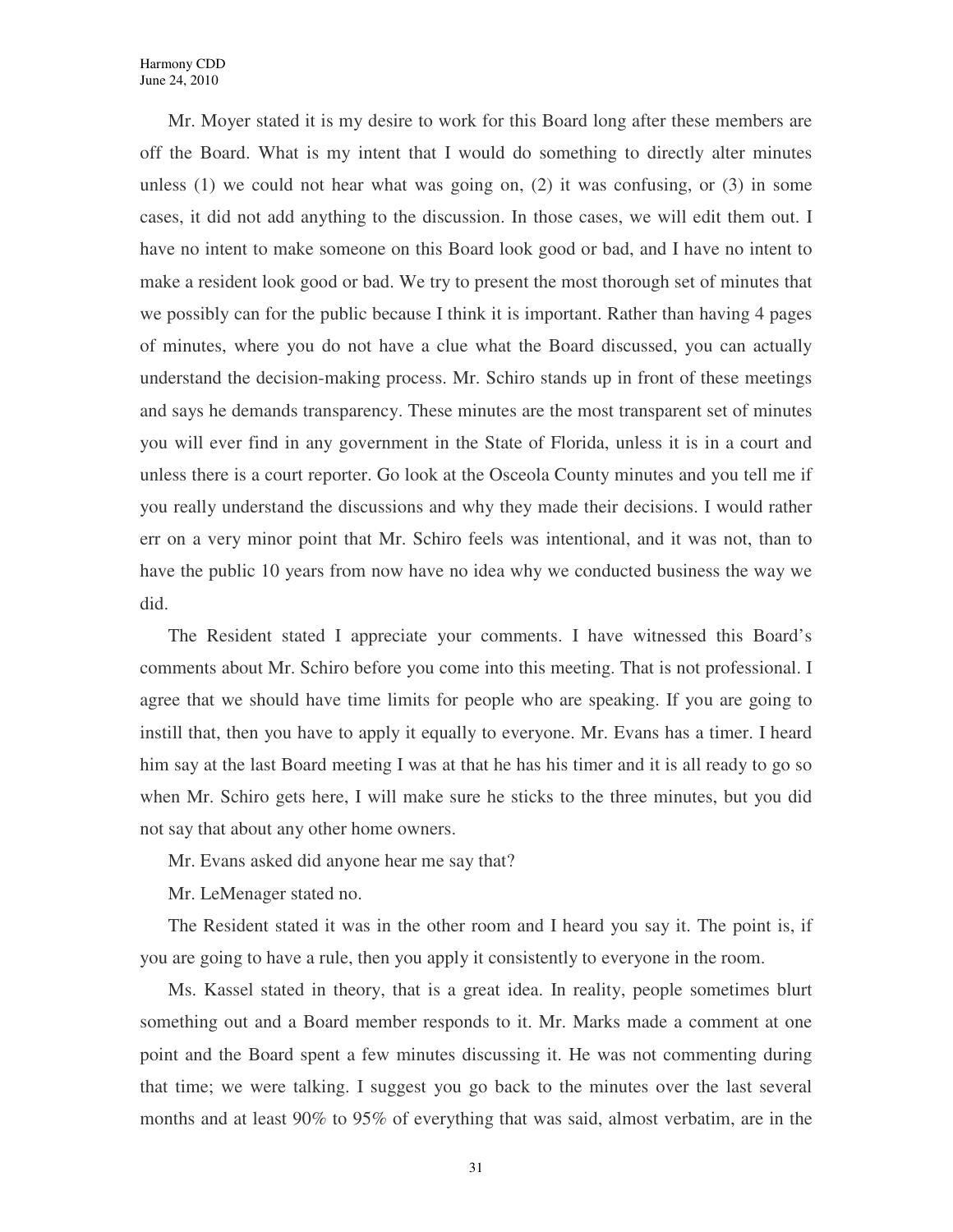minutes. As Mr. Moyer said, you will not find minutes that are more complete. I think you have your opinion about the professionalism about this Board. I have been on many Boards myself, and I think we are quite professional. We appreciate your opinion.

Mr. Berube stated what the other Board members do not know is that I have had multiple conversations with Mr. Schiro about the specific incident that he is talking about. I researched for what meeting minutes should be, and I sent it to him. This was on the internet and it says do not try to record notes verbatim; it is not necessary. Minutes are meant to give an outline of what happened at the meeting, not a record of who said what. Focus on action items, not discussion. The purpose of minutes is to define decisions made and to record actions that were taken, by whom and when. Once again, the beginning says to focus on action items, not discussion. The purpose of minutes is to define decisions that were made, record actions that were taken, by whom and when. Our minutes are very good and they meet the rules.

A Resident stated as a community, I think we can do a better job of respecting that. I do speak up during a meeting and when you tell me to be quiet, then I am. I understand that you are here to do a job and we can equally respect your time. We all know that we are supposed to wait to make our comments until the end of the meeting, and sometimes I do not because I forget. I think we can work on that, as well.

Mr. Schiro stated the problem is, there seem to be different rules applied to different people at different times. Yes, Mr. Berube mentioned that the minutes are not verbatim or should not be verbatim, but I am going by the policy that has been established for 10 years. These minutes are, for the most part, verbatim. If you go back to the second meeting of this CDD, Mr. Moyer commented that he just recorded Mr. Lentz's statement verbatim and it is now in the record. That is a precedent that has been long established. It is not something new. All I am trying to say where the one time I have been able to demonstrate that Mr. Evans applies different rules to different people at different times, that fact has been removed from the record. That is what I want put back into the record. I am not saying that a lawsuit is unlikely in this scenario, but it is possible. What you are doing is egregious and wrong. You go ahead and smile, Mr. Evans. That is not something they are going to put in the record, just like you did not include Mr. Tome screaming, yelling and slamming the table. That was not in the record, either.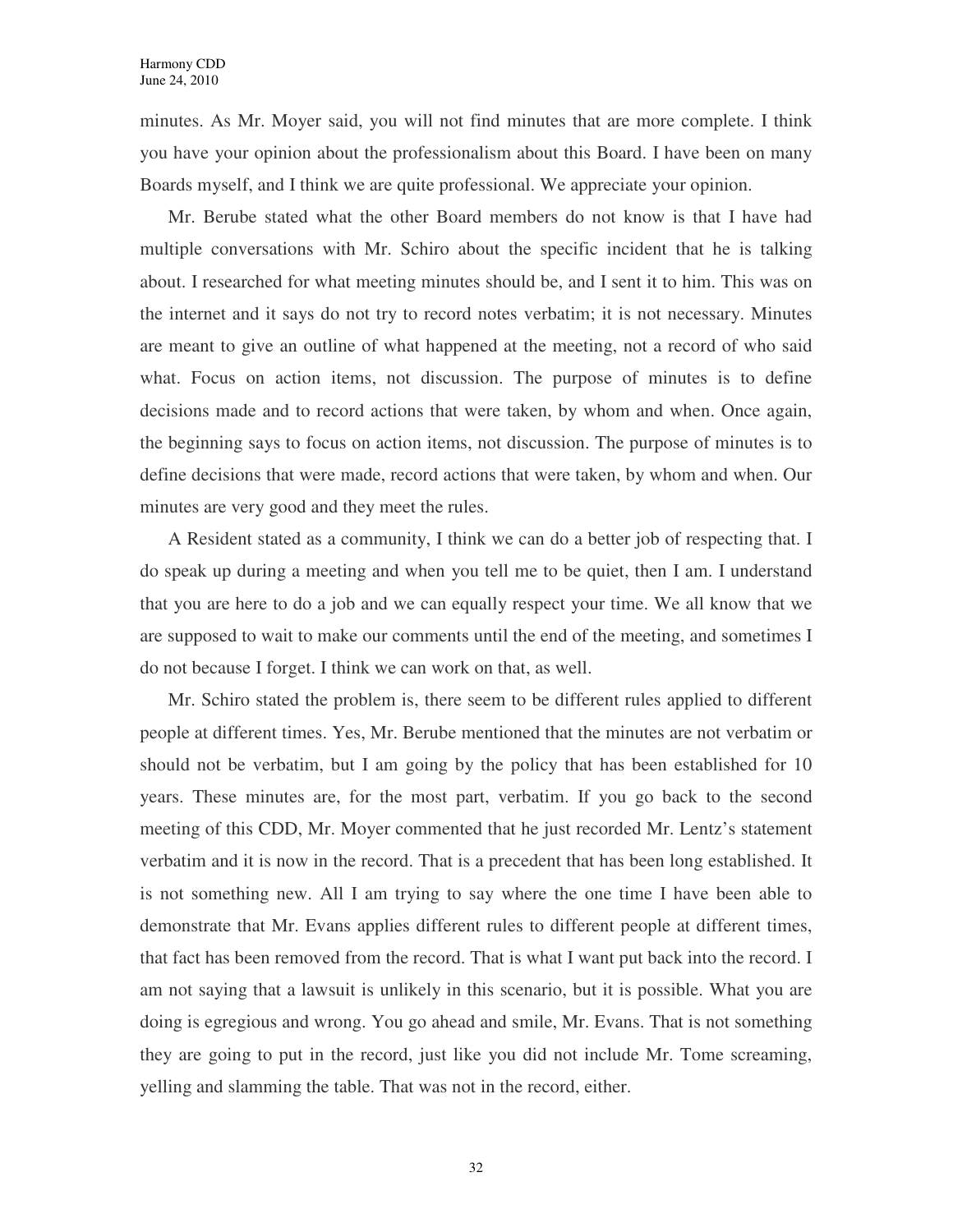Mr. Moyer asked how do you put slamming and yelling and screaming in the minutes, in all caps? Do you underline it? Do you put it in red? No, of course you do not.

Mr. Schiro stated entire conversations were left out.

A Resident stated I want to address the possibility of tennis courts in the future.

Mr. LeMenager stated you are permitted to use the tennis courts at the high school except during school hours.

The Resident stated that is great. I understand this Board makes tree replacements, and I would like to offer the option of allowing residents to buy them. I just moved here and there are a lot of trees that are dead. I want to replace them but I wonder if there is a cost to it.

Mr. LeMenager stated you do not have to.

Mr. Evans stated the CDD does not replace individual trees in your yard, but we do if they are between the sidewalk and the curb.

Ms. Kassel stated please contact the management company about the trees to be sure that the landscaper is aware that the trees need to be replaced.

Mr. Schiro asked is the entire Board aware that the audio recordings of the true record of these meetings are being destroyed by Severn Trent and we no longer have all the audio recordings of these meetings?

Mr. Evans asked are you aware that they are not required to keep them after two years?

Mr. Schiro stated that means that Severn Trent has destroyed eight years of records of the audio recordings? Why?

Mr. Berube stated no one cares.

Mr. Moyer stated the State of Florida has a document retention policy and we follow the guidelines of the State of Florida.

Mr. Schiro asked why do you not save them?

Mr. Moyer stated because the State of Florida has determined that the public interest is served by removing these things according to their schedule. If you do not like that policy, then you should work through the State Legislature to change it.